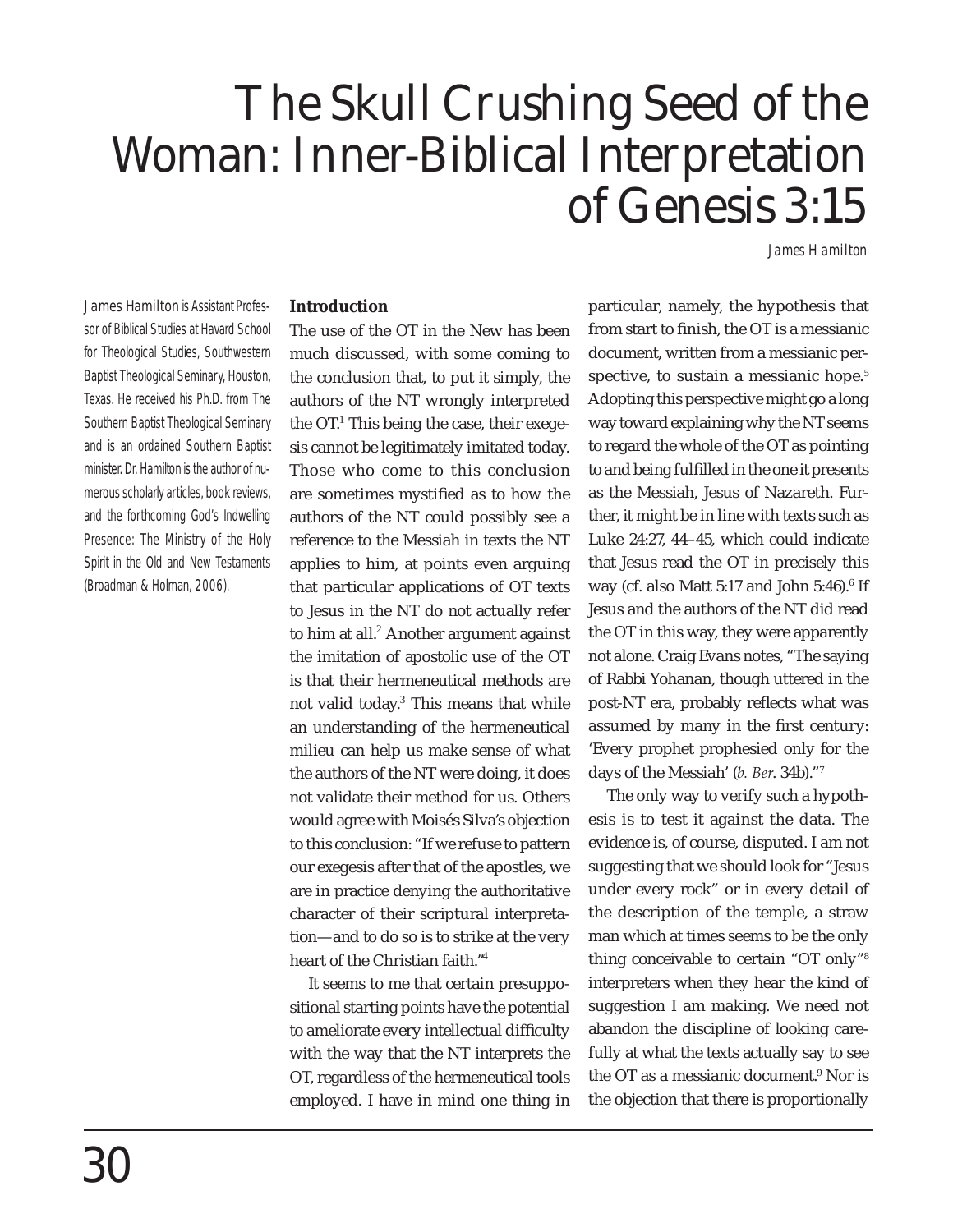very little about the messiah in the OT necessarily devastating to this proposal, for it is always possible that a certain feature is not everywhere named in the text because it is everywhere assumed.10 Still, such suggestions are greatly strengthened by evidence.

A full scale demonstration of the hypothesis is beyond the scope of this article, so this study will examine one foundational element of the theory. If, for instance, we were to argue that the Messianism of the OT is introduced in Gen 3:15, such an assertion would be more plausible if the influence of this text could be shown through the rest of the OT and into the New. Here I will put on these lenses—lenses that assume that the OT is a messianic document, written from a messianic perspective, to sustain a messianic hope—and point to the ways that Gen 3:15 is interpreted in the Old and New Testaments.<sup>11</sup>

## **The Context of Genesis 3:15**

God's first act of judgment in the Bible is accompanied by his first promise of salvation, and the salvation will come through the judgment. As the serpent is cursed, he is told that he will proceed on his belly and that he will eat dust (Gen 3:14). Further, enmity is placed between him and the woman, and between his seed and the seed of the woman. This enmity will issue in the seed of the woman crushing the head of the serpent (3:15). This salvation from the serpent's sneaky ways (3:1) is a salvation that comes through judgment. Obviously, judgment falls on the serpent as his head is crushed, but there is also judgment on the seed of the woman as the serpent crushes his heel. There is judgment for the woman, too, for the bearing of the saving seed will be painful

(3:16a); and, the relations between male and female, which are necessary for the seed to be born, will be strained (3:16b). Judgment falls on the man as well, as the ground from whose fruit the seed will be fed is cursed, and in painful, sweaty toil he will labor until he eventually returns to the dust (3:17–19).

In the short span of Gen 3:14–19, the God of the Bible is shown to be both just and merciful. The scene puts God on display as one who upholds righteousness and yet offers hope to guilty human rebels. He is a God of justice and so renders just condemnation for the transgressors. Yet he is also a God of mercy, and so he makes plain that his image bearers will triumph over the wicked snake.12

My aim in the present study is to highlight the theme of the head crushing seed of the woman in the Bible.<sup>13</sup> Even if at many points my interpretation of the data is disputed, this study will nevertheless contribute a catalog of the intertextual use of the theme of the smashing of the skulls of the enemies of God.14

In order to understand the Bible's presentation of the victory of the seed of the woman over the seed of the serpent, we must first discuss the tension between the one and the many in the Bible. Is the seed of the woman to be understood as a particular person, or is it to be understood as a group of people? I will suggest that the texts indicate that the answer is "yes" to both questions. The seed of the woman can be *both* a particular descendant *and* the group of descendants who hope for the victory of their seed. Having pointed to evidence for this conclusion, I will note the conflict between the seed of the woman and the seed of the serpent in the Bible in broad terms, before narrowing in on the use of the imagery arising from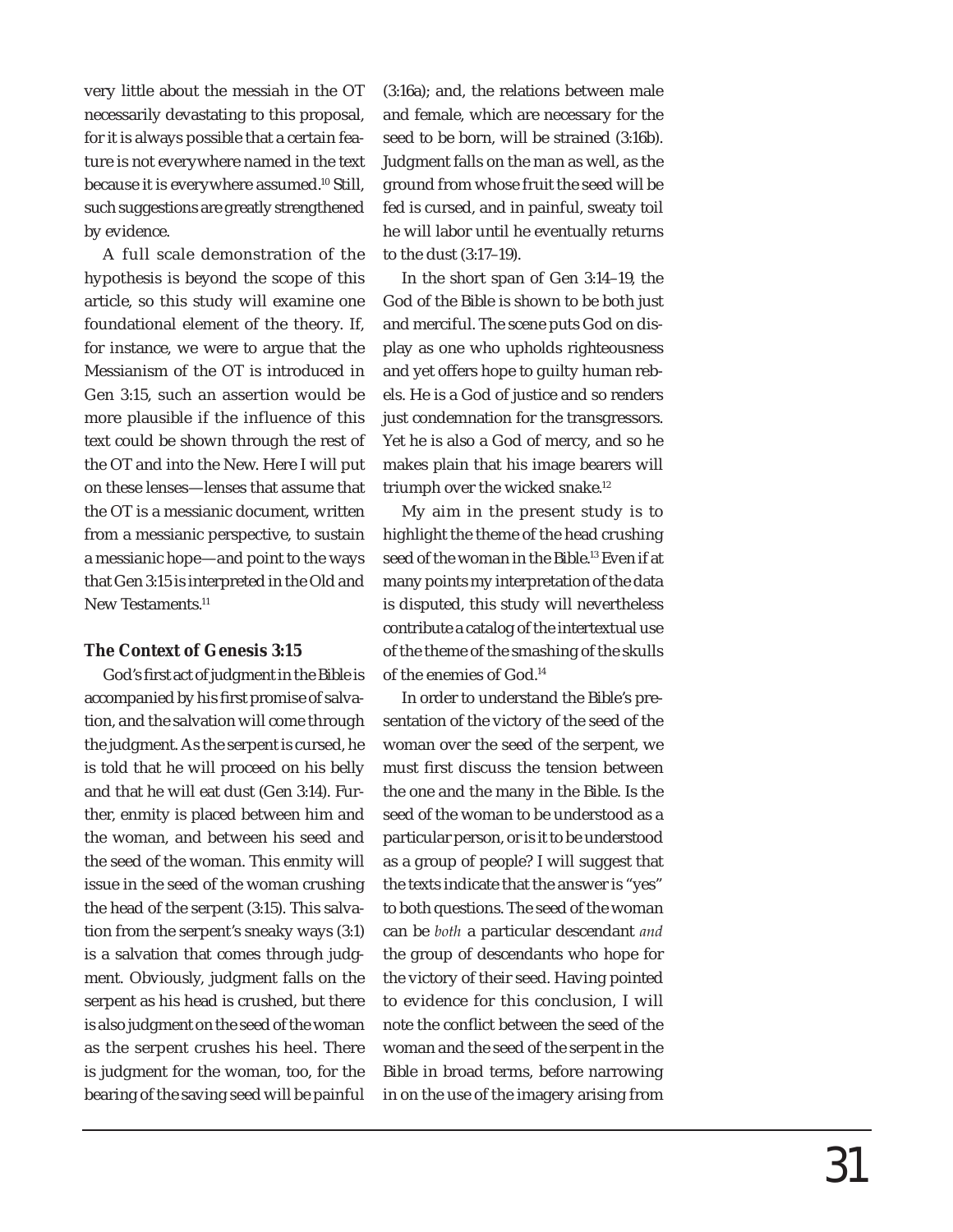Gen 3:15 in the rest of the Bible. Perhaps one reason Gen 3:15 is generally excluded from discussions of the use of the OT in the OT or in the NT is that scholars have explored "intertextuality" mainly on the basis of verbal connections. Meanwhile imagery—such as a crushed head or an enemy underfoot, which, as will be seen below, can be communicated in a variety of ways—has not received as much attention.<sup>15</sup>

## **The Collective-Singular Seed**

The noun *zera'* (seed) never occurs in the plural in the OT.16 Accordingly, the singular term can be used "collectively," that is, the singular form is used for both an individual seed and a group of seeds.17 In the case of humans, it can refer to a single *descendant* or to multiple *descendants*. Jack Collins, however, has demonstrated through a syntactical analysis that "when zera' [seed] denotes a specific descendant, it appears with singular verb inflections, adjectives, and pronouns."18 This leads Collins to conclude that "on the syntactical level, the singular pronoun *hû'* [he] in Genesis 3:15 is quite consistent with the pattern where a singular individual is in view."19

T. Desmond Alexander builds on the data presented by Collins to suggest that these conclusions are also relevant for interpreting Gen 22:17–18a and 24:60.20 Genesis 22:17–18a will serve to illustrate the point being pursued here. It is clear that the first use of the term seed in 22:17 has a collective referent, for the text reads, "I will make your seed to be many, like the stars of the heavens or as the sand which is upon the lip of the sea."21 Because of a singular pronominal suffix in the next statement (*'ōybāyw*, *his* enemies, not *their* enemies), the referent of the next two uses of the term seed could be a singular descendant. In this case, we might render 22:17b–18a as follows: "and your seed (one descendant, not all of them this time) will possess the gate of his enemies. And they will be blessed by your seed (one descendant, not all of them)—all the nations of the earth." I agree with Alexander's argument that the text switches from a collective referent to a singular one, $^{22}$  and I introduce this consideration here to point out this flexibility between the individual "seed" and the collective "holy seed" (cf. Isa 6:13) found in the OT.23

This ambiguity between the one and the many is witnessed in the variation between the singular and plural forms of second person address in Deuteronomy: "the singular emphasizes Israel as a unity . . . the plural is an arresting variation, focusing (paradoxically perhaps) on the responsibility of each individual to keep the covenant."24 This interplay could also be what opens the door to the possibility of one person standing in place of the nation, as when Moses offers himself for the people (Exod 32:30–33), or when we read of a servant who at places appears to be the nation (Isa 41:8; 44:1) and at others an individual (42:1; 52:13).<sup>25</sup> As Dempster states, "An oscillation between a group and an individual within the group as its representative is certainly common in the Tanakh."26

The possibility of an individual or a collective whole being in view can also be seen in the way that Paul interprets OT seed texts. On one occasion, Paul emphasizes the singularity of the seed: "It does not say, 'and to seeds,' as to many, but as to one, 'and to your seed,' which is Messiah" (Gal 3:16). On another occasion, Paul can take the seed text of Gen 3:15 and apply it collectively to the people of God: "Now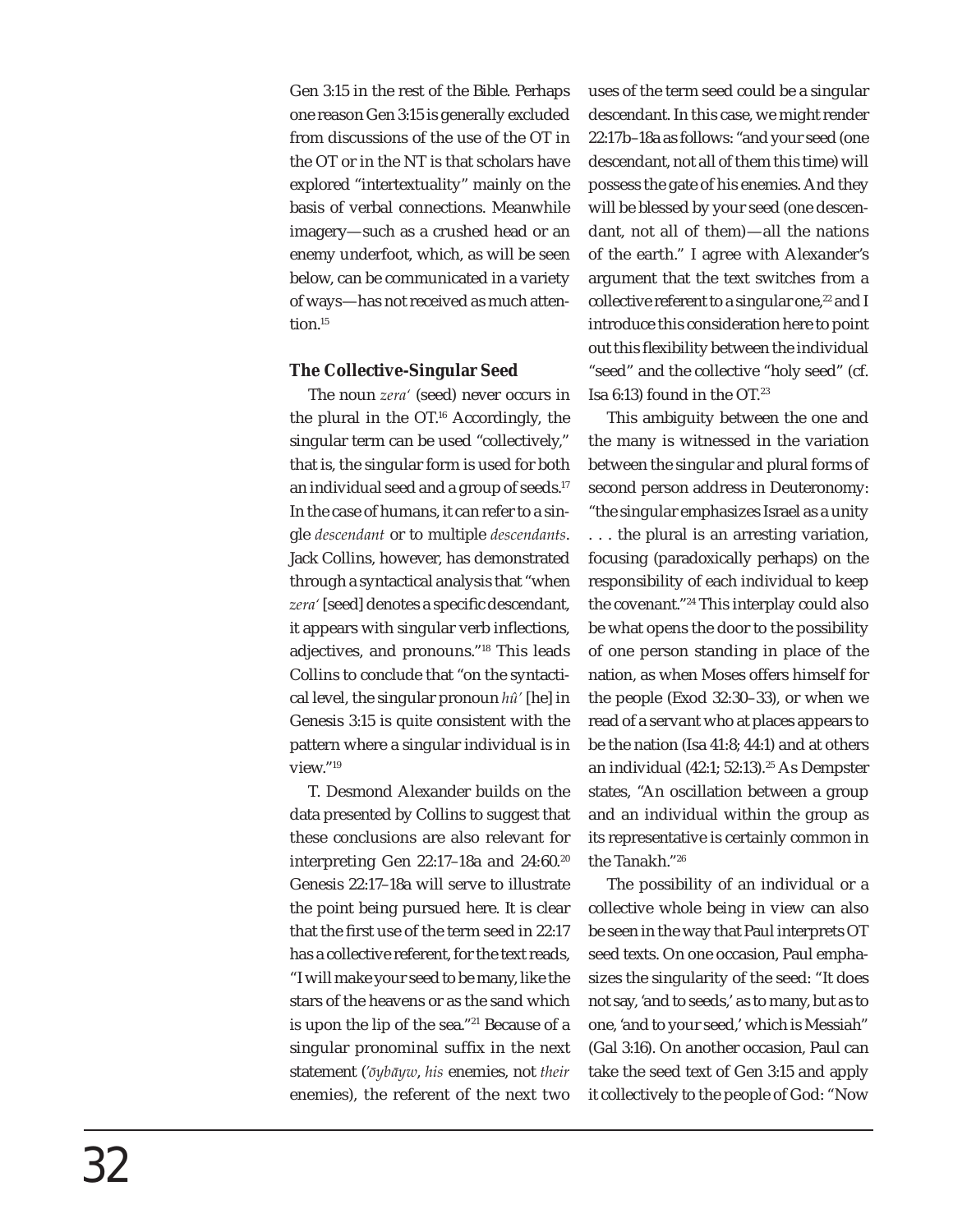the God of peace will soon crush Satan under your feet" (Rom 16:20).<sup>27</sup> Though some might not be willing to credit the "Hebrew of Hebrews" with respect for OT context and an ability to recognize a tension between the collective and the singular in these seed texts, it seems at least plausible that Paul has recognized the dynamic to which I am pointing—namely, that the OT bears witness to an ambiguity between an individual and a group.<sup>28</sup> Another example of this dynamic in the NT is the way that Jesus is presented as "recapitulating Israel's history" in the early chapters of the Gospel according to Matthew. A poignant example is Hos 11:1, which in its OT context referred to the nation, but Matthew claims it is fulfilled in Jesus (Matt 2:15).29

#### **Confl ict Between the Seeds**

Almost immediately after the judgment is announced that there will be enmity between the seed of the woman and the seed of the serpent (Gen 3), the text recounts that one who pleased God, Abel, was slain by one who did not please God and then rejected a divine warning, Cain (Gen 4:1-16).<sup>30</sup> The escalation of hostility seen in Cain's descendants (see esp. 4:23–24) points to his line as representing those whose actions mirror the one who "was a murderer from the beginning" (John 8:44). $31$  The point here is not that Cain's line has been physically sired by Satan; rather, the Bible commonly describes people figuratively as children of those whose characteristics they emulate.<sup>32</sup>

The conflict between Isaac and Ishmael can also be seen as enmity between the respective seed—one the seed of the promise and the other of a failure to believe (Gen 21:9–10, 12; Rom 9:7).33 Egypt's attempt to destroy the male children of Israel also continues this battle between the lines of descent (Exod 1:16, 22). Both the collective singularity of Israel and their place as the chosen seed can be seen in the statement in Exod 4:23, "And I say to you, send my son that he may serve me, but if you refuse to send him, behold, I am about to kill your son, your firstborn." The conflict between the seeds continues throughout the OT, and seems to be one of the main points of the book of Esther, where the genocidal enemy of the people of God, Haman, is an Agagite (Esth 3:1), which in the book's canonical context calls to mind the statement in Num 24:7, "and his king shall be higher than Agag," as well as Saul's failure to kill Agag (1 Sam 15). As Dempster writes, "Esther's opposition to Haman continues the major theme running through the narrative, that of the woman against the beast: Eve versus the serpent."34

From the statements to be discussed below, which I am suggesting reflect the influence of Gen 3:15, it seems that the authors of the Bible regard the enemies of the people of God as those whose heads, like the head of the Serpent (the father of lies), will be crushed. Those who are understood as opposing the purposes of God and his people appear to be regarded as the seed of the serpent.<sup>35</sup> This would inform the depiction of John the Baptist denouncing the Pharisees and Sadducees as a "brood of vipers" (Matt 3:7; Luke 3:7). Can such an identification be a mere coincidence of language? Jesus is shown repeating this denunciation of the Pharisees in Matthew's Gospel (12:34; 23:33),<sup>36</sup> and John shows him telling those who seek to kill him (John 8:40) that they do the deeds of their father (8:41), the devil  $(8:44).^{37}$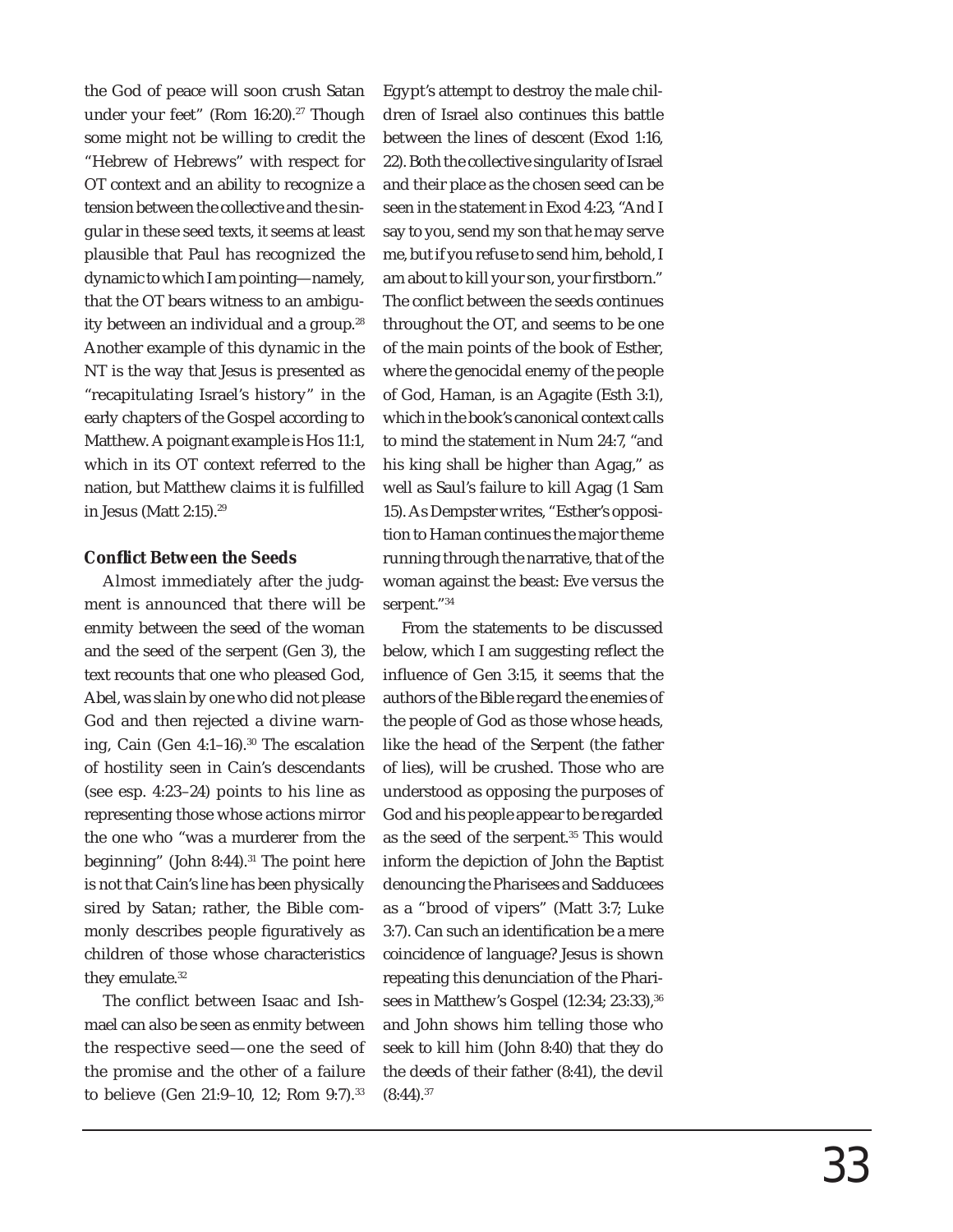# **Salvation through Judgment: The Skull Crushing Seed**

Perhaps the word-study fallacy has closed many ears to the echoes of Gen 3:15 that run through the Bible.38 Even though nearly everyone is aware of the potential pitfall, it remains true that often in the modern academy discussions of "messianic hope in the OT" give too much space and weight to word studies of the term "anointed" and/or limit themselves to examination of the ideas surrounding the promises to David. Whereas older and/or more conservative discussions began their treatments of messianic hope with Gen 3:15,39 modern self-consciously academic approaches sometimes mention this text and its influence only in passing, if at all.40 Further, until recently, there has been a widespread tendency to ignore a text's canonical context and minimalize what one book or author may add to another.41

In fact there are a number of thematic images that, taking the biblical text in its final, canonical form, are introduced in Gen 3:14–15 as God pronounces the curse on the serpent. The enmity between the respective seed has been noted above. The serpent will have his head damaged, and the seed of the woman will have his heel damaged. In many biblical texts this is interpreted to mean that the seed of the woman will trample on the seed of the serpent. It is true that the term *šûp*  ("bruise," "cover") is not used to designate the defeat of the evil seed other than in Gen 3:15,<sup>42</sup> but the use of several terms for crushing/shattering/breaking seems to indicate that the biblical authors understood the damage in view to be a smashing of the serpent's skull.<sup>43</sup> Often we read of the enemies of the people of God being "broken," or, more specifically, of their craniums being crushed. Bad guys get broken heads in the Bible. In some texts it is specifically stated that the ones shattered are serpents. The serpent was told he would eat dust (Gen 3:14), and in several places the rebellious eat or lick dust. At points, a number of these images are used together, but the enmity between the seeds and some aspect of the curse are present in them all.44 We now turn to a discussion of each of these thematic images that, it seems to me, reflect the biblical authors' interpretation and application of the primeval curse on the serpent. I will discuss the use of these images in the OT first, grouping them as they appear in the Law, the Prophets, and the Writings. Possible allusions to Gen 3:15 in the NT will then be briefly discussed.

## *Broken Heads*

### *In the Law*

Several messianic themes are sounded in the Balaam oracles,<sup>45</sup> but most prominent for the present is what appears to be the interpretation of Gen 3:15 in Num 24:17.46 There is enmity between Israel and Moab, and fearing Israel's numbers (22:3) Balak king of Moab summons Balaam to curse Israel. As Balaam's oracles are recounted, the text indicates that a male Israelite will arise whose coming is associated with the arrival of a star and the rising of a scepter, pointing to his royal status. The Targum on this text seems to interpret the star as "the King" (*malkā'*) and the scepter as "the Messiah" (*měšîhā*'). .This individual will "crush the forehead of Moab" (Num 24:17).<sup>47</sup> The words used in Numbers are not the words used in Genesis,<sup>48</sup> but the image of the crushed head of an enemy is clearly invoked.<sup>49</sup>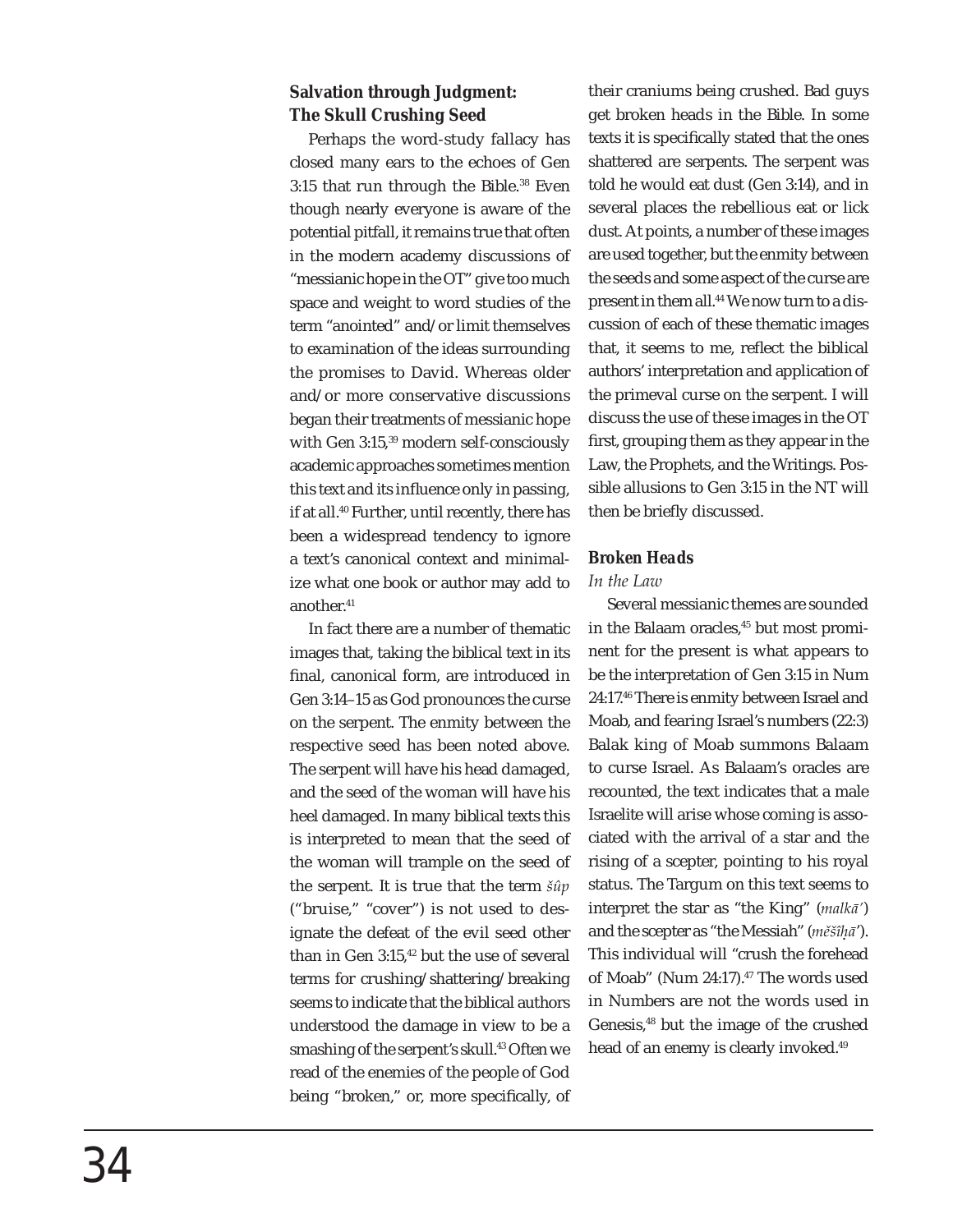#### *In the Former Prophets*

The story of Jael "crushing the head" of Sisera is told in Judg 4 and then celebrated in song in Judg 5. The terminology of Judg 5:26 might allude to Numb 24:17, as the verb *māhas* ("crush," "shatter," "smite . . through") is used with several synonymous terms<sup>50</sup> to describe this gruesome deed. Once again, the collective seed of the woman through Abraham, Israel, is at enmity with another seed, the Canaanites. Interestingly, the text argues that Israel has been subjugated to Jabin king of Canaan because Israel did what was evil in the sight of Yahweh (Judg 4:1–2). As in Gen 3, one of the causes of enmity between the respective seeds is the rebellion of those who are supposed to be loyal to Yahweh. Yahweh has judged his rebels, and now one of their seed will deliver them from Yahweh's judgment by crushing the head of Jabin's general, Sisera (cf. Judg 4, esp. 4:21, where Jael drives a tent peg through Sisera's temple as he sleeps).<sup>51</sup> The theme of the salvation of the seed of the woman through judgment—judgment that the seed experiences and renders—is sounded here as the seed of the woman crushes the head of the enemy seed.

In some cases those who have their heads crushed are physically descended from Abraham, but by their actions they show themselves to be at enmity with those who are faithful to Yahweh. Like Cain, who was physically a seed of the woman but showed himself to be the seed of the serpent by killing his brother, Abimelech shows the lineage of his ethical character by killing seventy of his brothers (Judg 9:1–5; cf. also 9:34–49, where he slaughters his subjects [9:6]). Judgment falls on the seed of the serpent (Abimelech), however, when a woman throws a millstone on Abimelech's head (*rō'š*) and

his skull (*gulěggōlet*52) is crushed (*rāsas*53) . . (9:53).

It is surely no coincidence that when the seed of the woman named David lets fly his stone, the uncircumcised Philistine seed of the serpent who defied the armies of the living God gets struck (*nākāh*) on the forehead (*mēsah*). The stone sinks into . . his forehead (*wattitba' hā'eben běmishô*), . . . and with a crushed head the Philistine falls dead (1 Sam 17:49). The collective seed of the woman are delivered from the seed of the serpent by the judgment administered through the singular seed of the woman.<sup>54</sup>

#### *In the Latter Prophets*

When we come to the latter prophets, we find that Isaiah employs the imagery of Gen 3:15 as he addresses the sinful nation as the "seed of wicked ones" (*zera' měrēyim*), and then asks why they should continue to be struck when the whole head is sick (Isa 1:4–5). Here it seems that Isaiah is depicting the divine discipline upon the nation of Israel in terms of their heads being struck, seed of the serpent that they have become.

It is possible that Isaiah returns to imagery from Gen 3:15 in the exchange with Ahaz in chapter 7, using the term "head" (*rō'š*) four times in two verses in reference to Ahab's enemies as he describes them being "shattered" (*hātat*) .(Isa 7:8–9). In this context, Isaiah is challenging Ahaz to be firm in faith (7:9). If this head-shattering language is alluding to Gen 3:15, then we might conclude that Isaiah is not calling for an abstract, undefined "faith," but for trust in the specific promises Yahweh has given to his people beginning from Gen 3:15.<sup>55</sup> Messianic overtones are perhaps made more likely in this text because it is set between the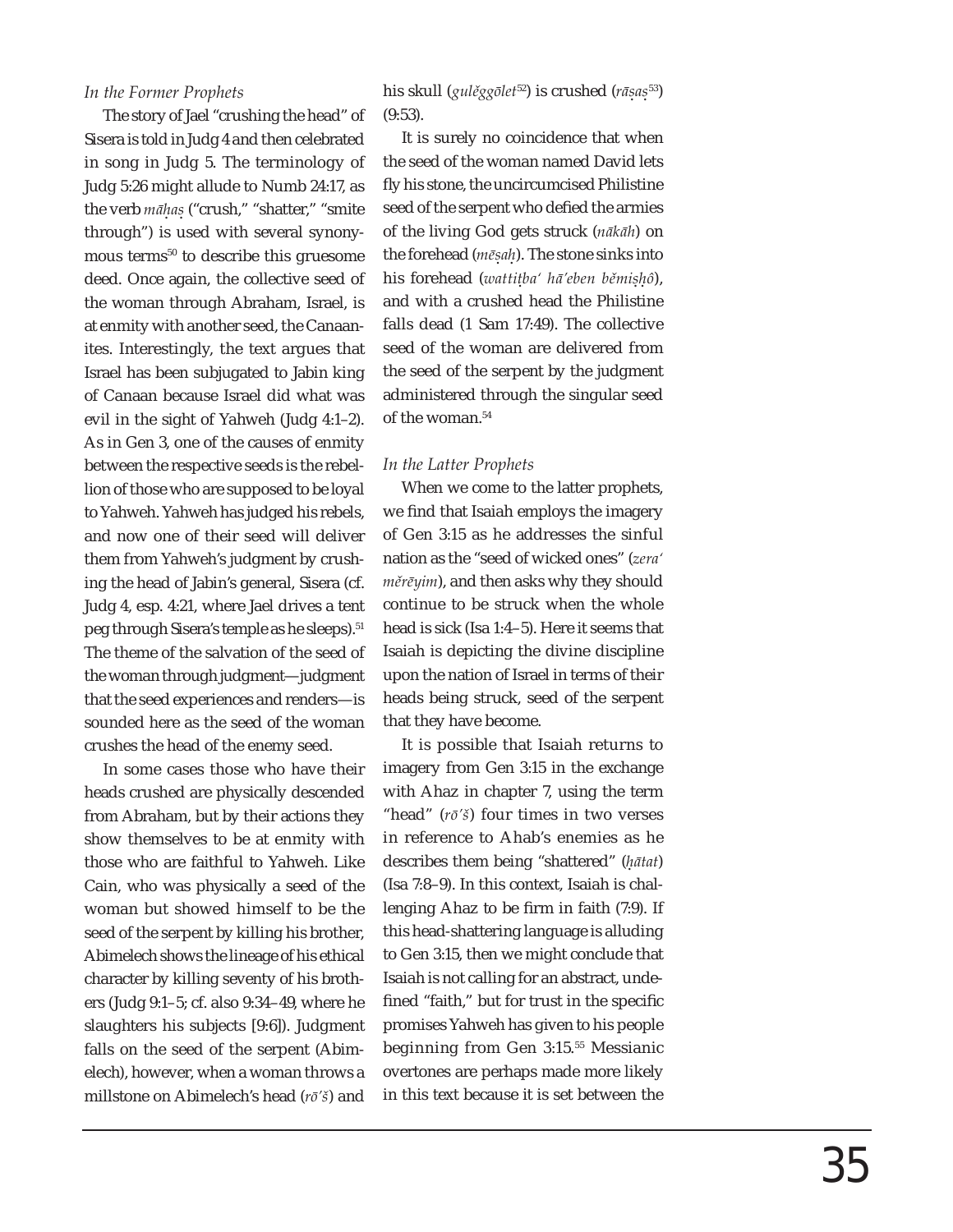reference to the "holy seed" in 6:13 and the "Immanuel" prophecy in 7:14. Further, with the messianic tenor of chapters 9 and 11, Isa 7–12 is sometimes referred to as the "book of Immanuel."

Imagery from Gen 3:15 again shows up in the prophecy of Isaiah, and again it seems to be ironically directed against Israelites. Isaiah 28:3 states, "The majestic crown of the drunks of Ephraim will be trampled by feet." Heads trampled by feet as God's judgment falls. This seems to assume a well known image: a heel damaged from stomping on a serpent's head.

Moving to Jeremiah, in the very chapter that describes the righteous Davidic branch who will reign as king and execute justice and righteousness (Jer 23:5, the Targum uses the noun *mšyh* twice in .this verse), we also read "Behold the storm of Yahweh: rage goes forth, and a tempest excites itself; upon the head (*rō'š*, sg.) of the wicked ones (pl.) it shall dance." This chapter is an oracle against shepherds who scatter the people (23:1), false prophets who do not speak from Yahweh (23:9–22, esp 16). The remedy for these shepherds who do not care for the sheep appears to be the good shepherd, the Davidic branch (23:5). Significantly, in Jer 23:19 the punishment visited upon the wicked shepherds is described in imagery that reflects Gen 3:15. Thus, Jer 23 seems to weave together the threads of promise having to do with a Davidic ruler (23:5) who will save the people and restore them to their land (23:6–8), with a simultaneous divine justice that is visited upon the head of the wicked (23:19). If the verb in 23:19 is translated "dance,"56 then the raging storm on the head of the wicked is depicted as being wrought by dancing *feet*, perhaps alluding to the crushed heel of Gen 3:15. If this is the case, the justice visited upon

the head of the wicked is rendered by the heel of the storm of Yahweh.

The likelihood of this interpretation would seem to be strengthened if there are indeed numerous allusions to Gen 3:15 peppered through the OT (the point this study is hoping to establish). For this reason, it is important that a very similar collocation of Davidic and head-crushing themes recurs in Jeremiah in the restoration prophecies of chapter 30 (cf. 30:3). After Yahweh has broken the foreign yokes from the necks of his people (30:8), he declares through Jeremiah that "they shall serve Yahweh their God and David their King, whom I will raise up for them" (30:9). Toward the end of the same chapter, we read, "And it shall come about that the majestic one of him [Targum: "their king"] shall come from him, and the one who rules him [Targum: "their Messiah"] will go forth from his midst . . . . Behold the storm of Yahweh: rage goes forth; a tempest excites itself; upon the head (*rō'š*, sg.) of the wicked ones (pl.) it shall dance" (30:21a, 23).57 Like Jer 23, in chapter 30 we find interwoven promises of a Davidic ruler (30:9, 21) and justice visited upon the head of the wicked (30:23). Once again, the justice visited upon the head of the wicked is rendered by the heel of the storm of Yahweh. These texts in Jeremiah seem to promise the triumph of the future Davidic ruler, and the judgment visited when he reigns is described in imagery reminiscent of Gen 3:15. Both Jer 23:19 and 30:23 are followed by the intriguing statement, "In the latter days you will understand this" (23:20; 30:24).<sup>58</sup>

Another image of head-crushing is found in Hab 3:13. In a description of the coming of Yahweh in wrath and mercy (Hab 3:2), Yahweh threshes the nations in anger (3:12). Habakkuk then moves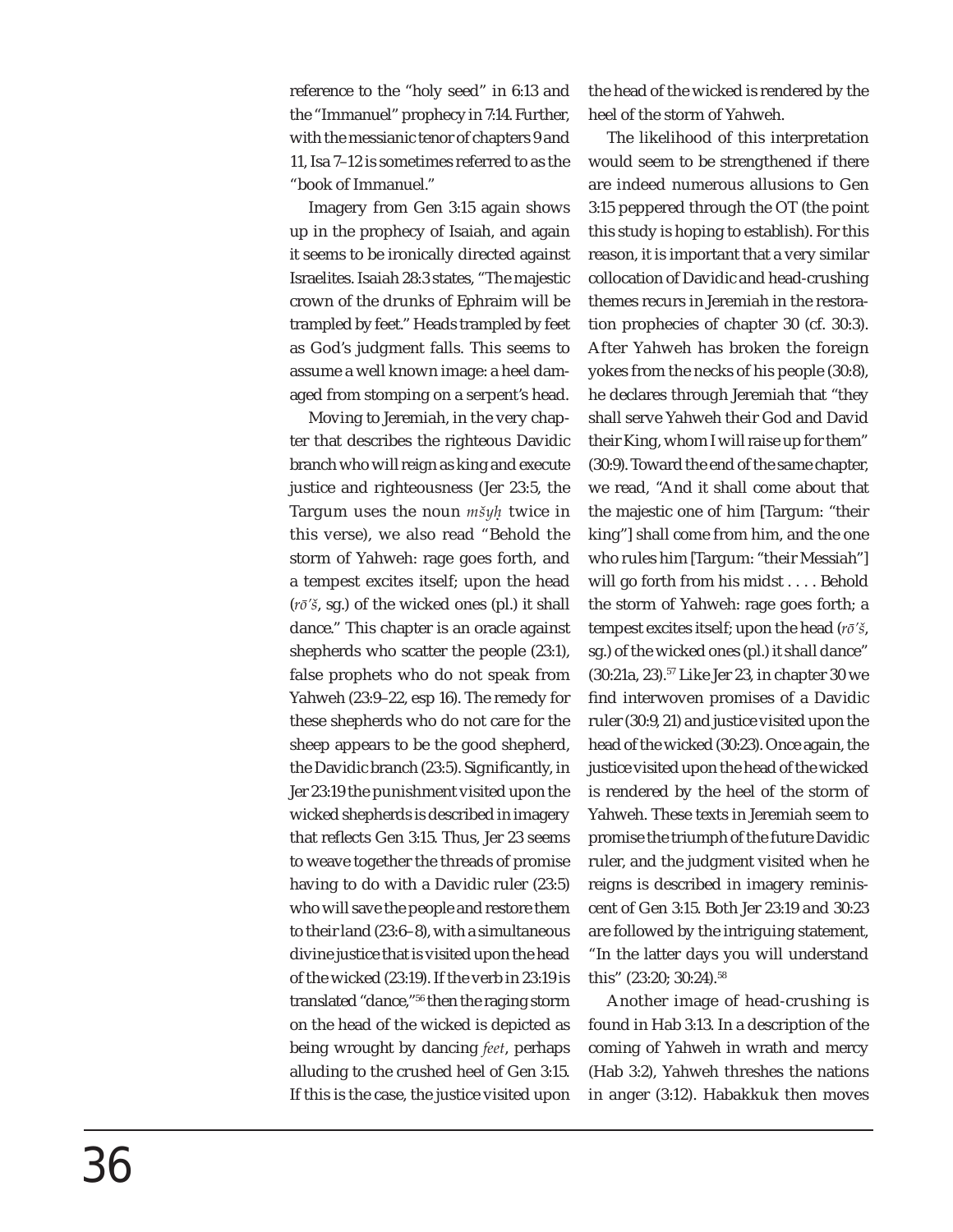from just wrath to merciful salvation in 3:13, as Yahweh is addressed with the words, "You went out for the salvation of your people, for the salvation of your anointed [or, Messiah]; you crush (*māhas*59) . . the head from the house of the wicked, laying bare from tail to neck. Selah." Ralph Smith provides a helpful comment: "'Your Anointed' probably refers to the Davidic king in Jerusalem. 'From tail to neck' (v 13) appears to be a reference to the enemy in the form of a dragon."60 The serpentine quality of the enemy in Hab 3:13 is heightened by the possible allusion to the description of the snake in Gen 3:1. The snake is described as "crafty" with the term *'ārûm* in Gen 3:1. In Hab 3:13 the word *'ārāh* ("lay bare," "make naked") is used to describe the "laying bare" of this creature (cf. also Gen 2:25, where the man and woman are both "bare," i.e., naked, and the term is *'ārôm*).

Just as Yahweh promises a crushed head to the serpent in Gen 3:15, Yahweh is described crushing the head of the wicked in Hab 3:13. If it is correct to see dragon imagery in Hab  $3:13$ ,  $61$  this text brings together the Messiah and divine justice in the form of a serpent with a crushed head. Further, in this text Yahweh's headcrushing justice is side by side with the salvation of his people.

## *In the Writings*

Psalm 68 sings the triumph of God over his enemies for the benefit of his people. In verses 21–22 (ET 20–21) judgment and salvation are placed side by side, and we read, "The God for us is a God of deliverances, and to Yahweh our Lord belong escapes from death. But God will crush (*māhas*) the head (*rō'š*, sg.) of his enemies . . (pl.), the hairy crown of the one who walks in his guilt." Yahweh then says he will

bring back his enemies from Bashan and the sea (68:23, ET 22), "that your feet (sg.) may stomp (*māhas*) in blood . . ." (68:24, . . ET 23). Thus, Ps 68 describes the enemies of God having their heads crushed by Yahweh (68:22, ET 21), but it also indicates that Yahweh will deliver up his enemies so that his people will stomp in the blood of their foes  $(68:24, ET 23).<sup>62</sup>$  This is reminiscent of the way that the OT often speaks of Yahweh giving a nation to the Israelites in battle—Yahweh determines that Israel will prevail, but Israel actually goes out and physically defeats the enemy (e.g., Deut 2:30–37; 2 Sam 8:1–14). In Ps 68, the victory is described with the imagery of Gen 3:15, with the seed of the serpent receiving a crushed head from the feet of the seed of the woman.

Several images from Gen 3:15 seem to be brought together in Ps 110. The statement in 110:6 that is sometimes translated, "he will shatter chiefs" (cf. ESV, NASU, NIV, NKJV, RSV), could just as well be translated, "he will crush (*māhas*) the . . head (*rō'š*, sg.) on the broad land" (cf. JPS, NAB, NJB, NLT, NRSV). This is a Davidic Psalm (110:1), and the use of the verb *māhas* (crush, shatter) and the term *rō'š* . . in a number of head-crushing contexts in the OT (cf. Num 24:8, 17; Judg 5:26; 2 Sam 22:39; Job 26:12; Ps 68:22, 24; Hab 3:13) would seem to color the use of these terms in Ps 110. The statement that the enemies will be made a footstool for the feet of the Davidic king (110:1) seems to draw on the connection between the damaged heel and head in Gen 3:15.63 The reference to the scepter being sent forth (110:2) calls to mind texts such as Gen 49:10, Num 24:17, and Ps 2:9 (though a different term is used for "scepter" in those texts). $64$  And finally, the Lord will also do some shattering in 110:5 (*māhas* again). Yahweh smashes, the . .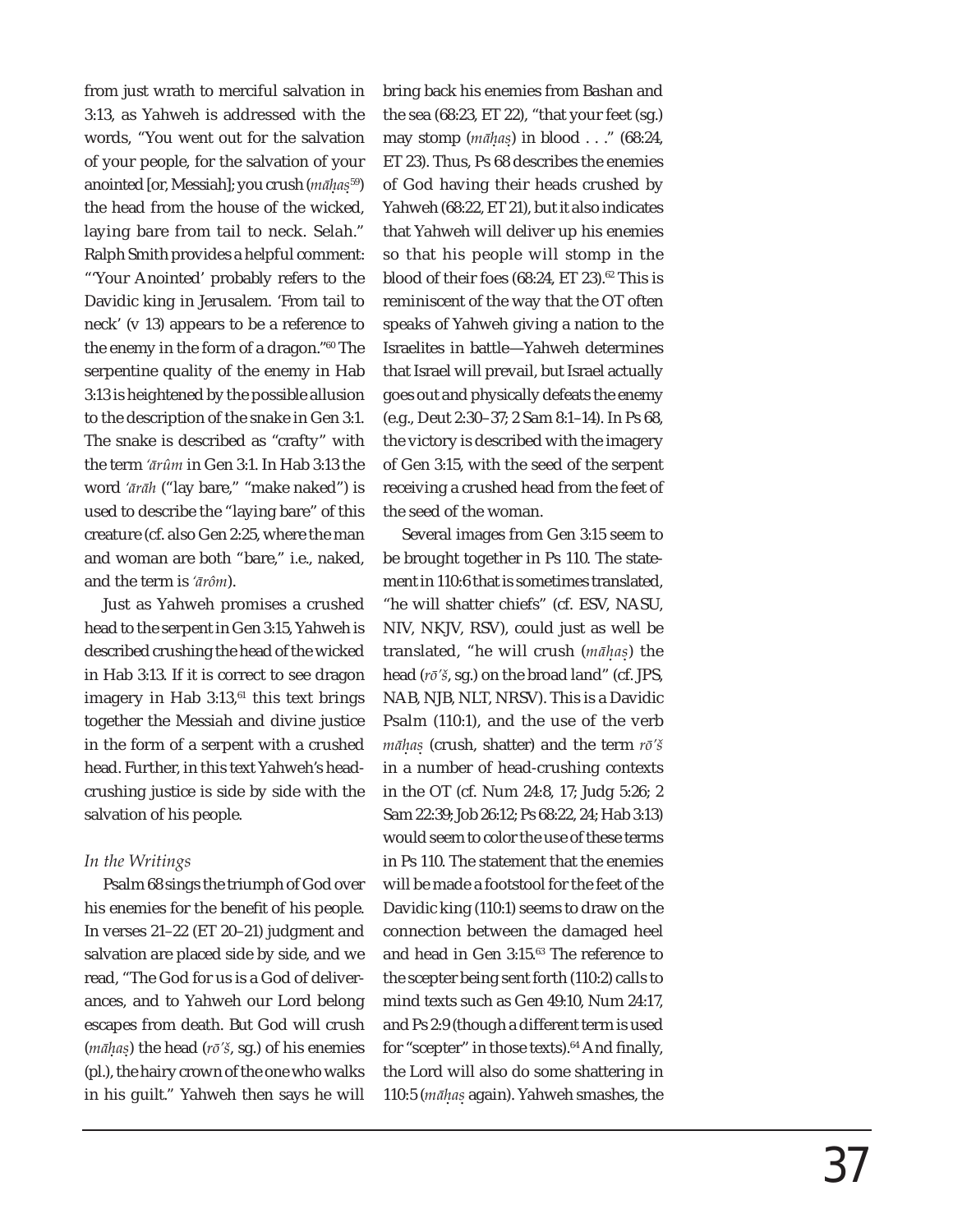Messiah smashes, and the enemies are under the feet. Genesis 3:15 is not directly quoted, but it is not far away.<sup>65</sup>

## *Broken Enemies*

The texts looked at in the previous section connected the judgment of Yahweh to the head of the enemy, with some having Davidic/messianic overtones. The texts to be considered in this section designate shattered enemies, but they do not limit the smashing to the skull. This constitutes a loosening of the image of the crushed head of the seed of the serpent in Gen 3:15, but it still seems related.

# *In the Law*

In the song of triumph celebrating Yahweh's deliverance of Israel from Egypt, we read that Yahweh's right hand "shatters (*rā'as*) the enemy" (Exod 15:6). Several . statements from Num 24 have been discussed above, the context also contains the words, "and as for their bones, he will break (*gāram*) them, and his arrows will crush (*māhas*) them" (Num 24:8). . .

# *In the Former Prophets*

The books of Samuel may be bookended by interpretations of Gen 3:15. The first half of the *inclusio* may be seen in 1 Sam 2:10, where the conclusion of Hannah's prayer reads in part, "Yahweh will shatter (*hātat*) the ones who contend . with him; upon them he will thunder in the heavens. Yahweh will judge the ends of the earth, and he will give strength to his King. And he will exalt the horn of his Anointed." The second half of the *inclusio* comes in David's song of deliverance in 2 Sam 22, which ends with statements about Yahweh's anointed (messianic) king and the seed of David (2 Sam 22:51). As he extols the capability Yahweh gave to him

(22:40), David describes what he did to his enemies, "I grind them as the dust of the earth. As clay of the streets I crushed (*dāqaq*) them; I stamped (*rāqa'*) them"  $(22:43; cf. Ps 18:43, ET 42).$ <sup>66</sup> Since they are likened to the clay of the streets, it seems that David crushed his enemies with his feet (cf. the NET, "I crush them and stomp on them"). Dust, crushing, and feet are all mentioned in the curse on the enemy of the seed of the woman found in Gen 3:14–15. First Sam 2 and 2 Sam 22 would seem to be linking David with the seed of the woman, and describing his victories in terms reminiscent of the curse on the seed of the serpent.

# *In the Latter Prophets*

The imagery of Gen 3:15 appears again in Isa 14:25, where Yahweh declares that he will "break (*šābar*) Assyria" and "trample (*bûs*) them." Because they have broken the covenant, Jeremiah proclaims what Yahweh will do to "the kings who sit on David's throne, the priests, the prophets, and all who dwell in Jerusalem" (13:13), "'I will dash them to pieces (*nāpas*), a . man against his brother, fathers and sons together,' declares Yahweh, 'I will not spare, and I will not show pity, and I will not show compassion while destroying them'" (13:14). Jeremiah 23:29 describes Yahweh's word in terms of a hammer that shatters (*pāsas*) rock. Jeremiah 48:4 states . that Moab is broken (*šābar*). In Jer 51:20–23, Babylon is called Yahweh's weapon, his war club, and nine times the verb "dash in pieces" (*nāpas* in the piel) is repeated .as all the things that will be smashed are enumerated.

# *In the Writings*

The conflict between the seed of the woman and the seed of the ser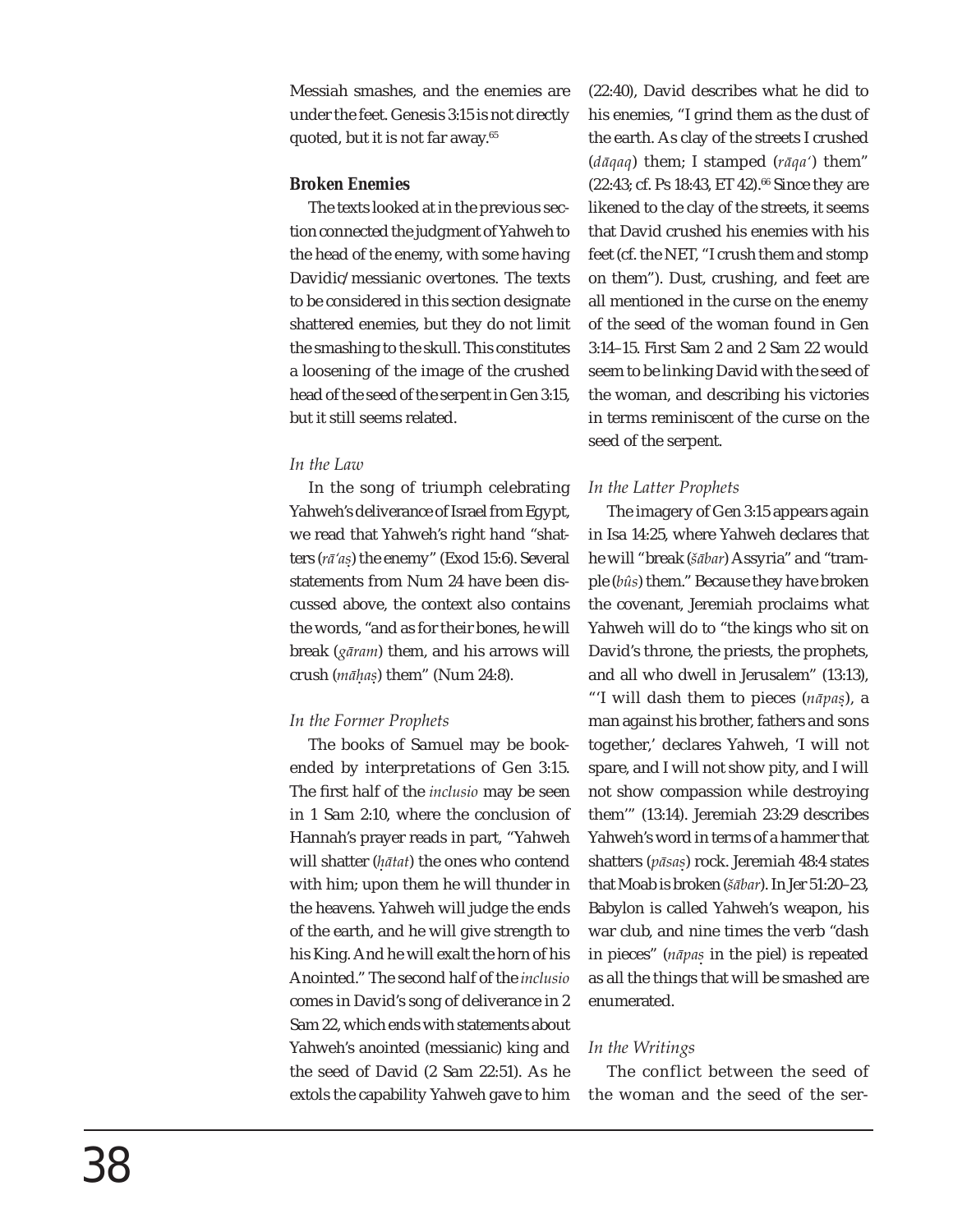pent appears again in Ps 2:1–3. Yahweh responds to the plotting of the nations with the decree that he has installed his king on Zion (2:4–6), and then the king tells of how Yahweh proclaimed to him, as in 2 Sam 7:14, that he would be Yahweh's son (Ps 2:7). Further, the king, son of Yahweh, will break his enemies (*rā'a'*67) with an iron rod and dash them to pieces (*nāpas* in the piel) like pottery (2:9). If the . thesis of this essay is on the mark, Ps 2 connects the smashing of Gen 3:15 to the sonship of 2 Sam 7.

Psalm 72 appears to be a prayer of David for the prosperity of Solomon's reign as the latter ascends the throne (72:1, 20). Verse 17 echoes Gen 12:3, and there are at least two places where Gen 3:14–15 might be invoked. Verse 4 concludes with the words, "and may he crush (*dākā'*) the oppressor." Then verse 9 ends with the wish, "and as for his enemies, may they lick (*lāhak*) the dust."68 The licking . of the dust calls to mind the fact that the serpent was told that he would eat dust (Gen 3:14).69

Psalm 89:20 speaks of the anointing of David, and then verse 29 refers to the establishment of his seed forever. Between these two statements are the words, "And I will crush (*kātat*)70 his adversaries before him, and the ones who hate him I will strike (*nāgap*)" (89:24, ET 23). In Ps 89 the promises of 2 Sam 7 seem to be aligned with Gen 3:15.71

If I am correct in what I am arguing, the gruesome statement in Ps 137:9, though perhaps not softened, is at least given a context. Apparently in exile (137:1), the psalmist concludes with a frightful blessing: "Happy is the one who seizes your children that he might dash them in pieces (*nāpas* in the piel) against the .rock" (137:9). There is no mitigating this

brutality, but if the statement partakes of the age old conflict between the seed of the woman and the seed of the serpent, and if the psalmist is here longing for God's judgment to fall on the seed of the serpent, then vicious as this text may be, it righteously expresses a desire for God to save his people by triumphing over their enemies. The Babylonian children in this text are the seed of the serpent, and the dashing of them against the rock expresses the crushing of the serpent and the realization of the hopes of the seed of the woman. Since the verbs for grasping and smashing here are singular, and given the Davidic tinge to the Psalter, perhaps the individual who accomplishes this triumph is the Davidic Messiah.<sup>72</sup>

Daniel 2:34–35 describes the smashing of a statue that represents the kingdoms of the earth by a small stone that becomes a great mountain (cf. 3:26–45). The shattering of the earthly kingdoms brings in the Kingdom of God. Job 34:22–25 depicts God breaking (*rā'a'*) and crushing (*dāka'*) those whom he judges. This is a common image in biblical texts, and in the final form of the canon, Gen 3:15 prepares the reader for such statements.73

#### *Trampled Underfoot*

As noted above, the damage done to the head of the serpent and the damage done to the heel of the seed of the woman in Gen 3:15 both seem to be interpreted in later biblical texts as resulting from the stomping of the serpent. The seed of the woman tramples on the head of the serpent, crushing the serpent's head and incurring damage to his own heel.<sup>74</sup> This reality lends significance to references to the enemies of the people of God being "trodden down" or "placed underfoot."

When Joshua leads Israel to victory,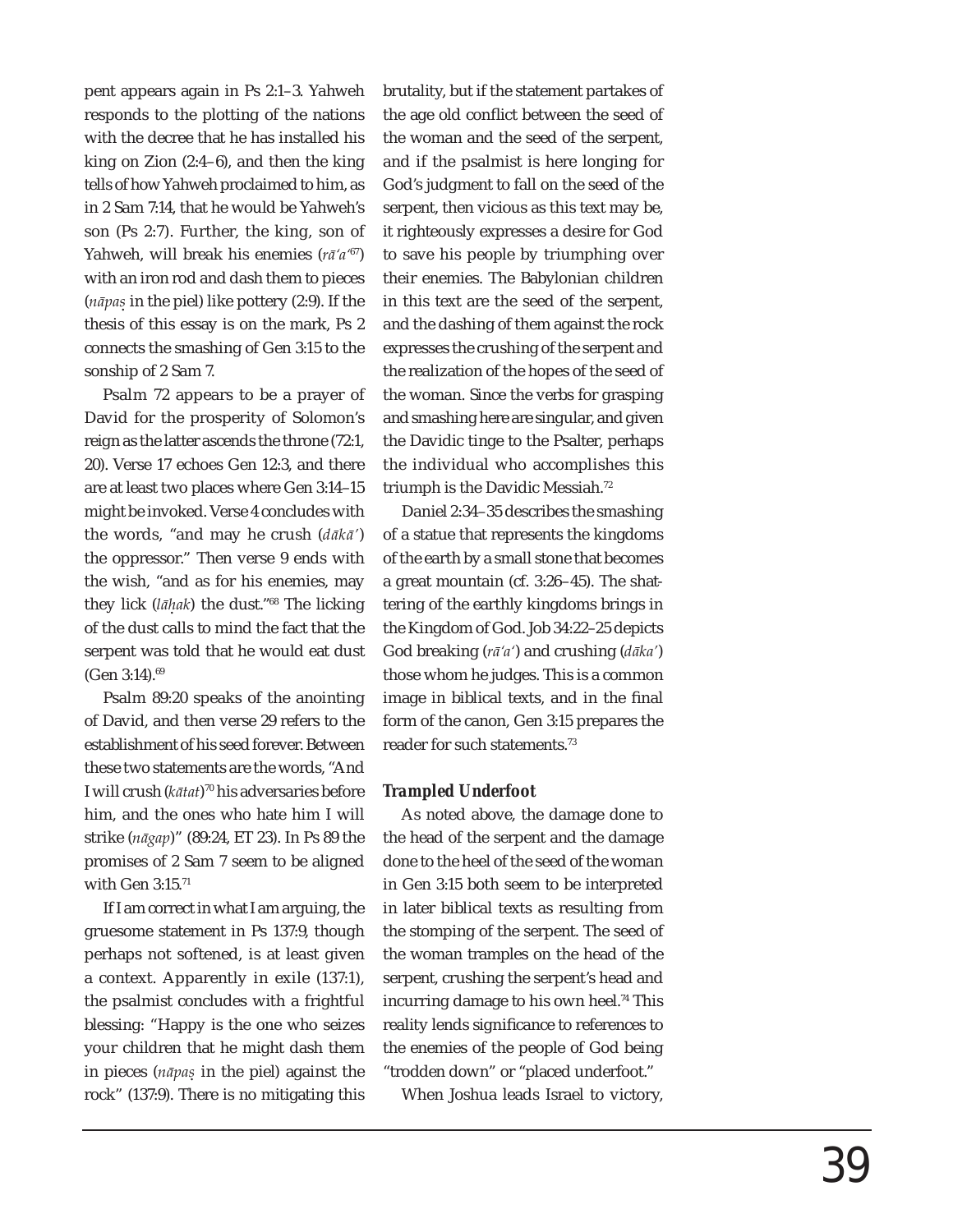their triumph over their enemies is celebrated by the placement of their feet on the necks of the defeated kings (Josh 10:24). The seed of the serpent is under the foot of the seed of the woman. Similarly, David proclaims that his enemies fell under his feet (2 Sam 22:39/Ps 18:39, ET 38), and the conquering warrior in Isa 63 boasts of the way that he has "trodden (*dārak*) the winepress alone" (63:3a). It is clarified that there were not grapes but rebellious people in the winepress: "I trod (*dārak*) them in my anger, and I trampled them down (*rāmas*) in my fury; and their blood spattered on my garments"  $(63:3b-c)^{75}$ This thought is reiterated in verse 6, "I trampled down (*bûs*) the peoples in my anger."76

In Mal 3 (ET 4), the seed of the woman crushing the head of the serpent takes the form of the ones who fear the name of Yahweh (3:20, ET 4:2) trampling down (*'āsas*) the wicked, and the wicked being ashes under the soles of their feet (3:21, ET 4:3). This image is also employed in Ps 44:5, where the psalmist states, "In your name we trample down (impf. of *bûs*) those who rise up against us." The same verb appears in Zech 10:5, where the "cornerstone," the "tent peg," the "battle bow," "every ruler" comes from the house of Judah (10:3–4), trampling foes in the clay of the streets (*bôsîm bĕtît hûsôt*) (10:5). . . .

In Ps 60:14 (ET 12) we read, "With God we shall do valiantly, and *he shall trample* (imperfect of *bûs) our foes*" (emphasis added, same text as Ps 108:14, ET 13). And then among the blessings enumerated by the psalmist in Ps 91 we find a statement about protection for the foot of the one who trusts in Yahweh (91:2): "he will command his angels concerning you, to guard you in all your ways (*derek*). On their hands they will bear you lest you smite

(*nāgap*) your foot on the stone. Upon the lion and the venomous serpent you will tread (*dārak*); you will trample (*rāmas*) the young lion and the dragon" (91:11–13). This text appears to interpret Gen 3:15 such that Yahweh will command his angels so that when the seed of the woman goes on its way (*derek*) to tread (*dārak*) on the head of the serpent, though the foot of the seed of the woman is in danger and might suffer harm, the angels will bear it up so that it is not destroyed.77

## *Licking the Dust*

As the restoration of Zion is proclaimed in Isa 49, Yahweh announces the return of the sons and daughters of Israel (49:22). The next statement articulates the subjugation of the enemies of the people of God: "Kings shall be your foster fathers, and their princesses shall be your nursemaids. Noses to the ground, they shall bow down to you, and the dust of your feet they shall lick (*lāhak*). And you shall know that I . am Yahweh; the ones who wait for me shall not be put to shame" (49:23). Here the triumph of Yahweh in restoring his people will result in the nobility of the seed of the serpent licking their father's food, dust. Incidentally, their heads are close to the feet of the righteous, as it is the dust of the feet of the righteous that they lick.78 Micah 7:1–7 details a woeful condition (cf. 7:1). But verse 7 transitions with an expression of trust, and, beginning in verse 8, hope dawns through the rest of the chapter. In the midst of these statements describing the triumph of Yahweh in the salvation of Israel and the judgment of her enemies, as the subjugation of the seed of the serpent is described, we read, "And they shall lick the dust (*lāhak*) like .serpents, like the crawling things of the ground" (7:17). With Ps 72:9, which was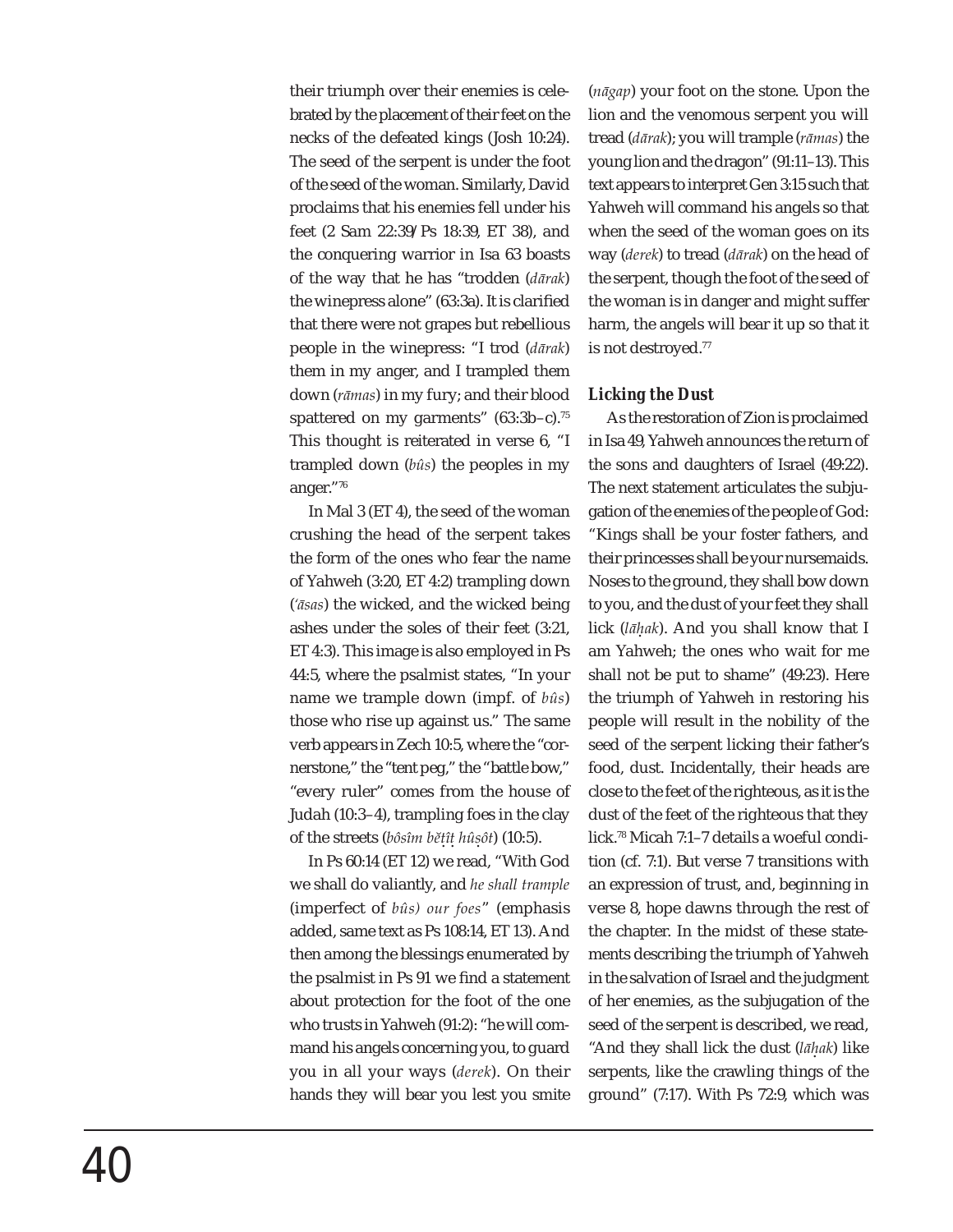noted above, these texts seem to draw on the imagery of Gen 3:14.79 When the Bible describes the defeat of enemy nations, it uses language reminiscent of the curse on the serpent.

# *Stricken Serpents*

Along with the broken heads of broken enemies who are trodden underfoot and lick dust, there are several references in the OT to serpentine foes whom Yahweh has pierced, broken, crushed, or otherwise defeated. The image of the defeated worm seems to reflect the snake of Gen 3.

Isaiah 27:1 refers to "Leviathan" as both a "serpent" and a "dragon." The text reads, "In that day Yahweh will bring visitation—with his sharp, great, and strong sword—upon Leviathan, the fleeing serpent, even upon Leviathan, the crooked serpent, and he will slay the dragon in the sea." Here the eschatological victory of Yahweh amounts to killing the dragon, slaying the snake.

In Isa 51:9 "Rahab" and "the dragon" are set side by side, and Yahweh's victory at the exodus seems to be cast in terms of his victory over the dragon. We read,

Arise, arise, clothe yourself with strength, O arm of Yahweh. Arise as in the days of old, generations of long ago. Are you not he, the one who cleaved Rahab, piercing the dragon? Are you not he, the one who dried up the sea, waters deep and wide, who made the depths of the sea a way for the redeemed to pass over?<sup>80</sup>

 From this text and Isa 27:1, it seems that Isaiah can describe Yahweh's victories past and future as the killing of the great snake. Psalm 74:12–14 is very similar to Isa 51:9. The psalmist states, "God is my king from of old, working salvations in the midst of the land. You divided by your strength the sea, you shattered (*šābar* in the piel) the heads of the dragons (*tannîn*) upon the waters. You crushed (*rāsas*) the . . heads of Leviathan" (Ps 74:12-14a).<sup>81</sup> The same note is sounded in Ps 89:11 (ET 10): "You crushed (*dākā'*) Rahab as one who is profaned."82

In Ps 44:19 the psalmist claims that instead of breaking the dragon, Yahweh broke his servants. The text reads, "For you have crushed (*dākāh*) us in the place of dragons,83 and you cover us with the shadow of death."84 Psalm 58:5–7 (ET 4–6) describes the wicked as having venom like that of a serpent (58:5, ET 4) who cannot be charmed (58:6, ET 5), and then God is called upon to break (*hāras*) their teeth  $(58:7, ET 6).$ <sup>85</sup> Psalm 58 then concludes with the words: "The righteous (sg.) will rejoice (sg.) because he sees vengeance; he will bathe (sg.) his feet (sg.) in the blood of the wicked" (58:11, ET 10). Here those who are likened to a serpent in verse 4, whose teeth God is called upon to smash in verse 6, have apparently been trampled down under the feet of Israel's warrior king (cf. the superscription and the singulars), who bathes his feet in their blood in verse 10.

Twice in Job we read of God's power over the serpent. First, in Job 26:12 we find the verb "shatter" (*māhas*), which we have . .seen at numerous points in this study. We read, "By his power he smoothes the sea, and by his understanding he shattered Rahab. By his breath the heavens are fair, his hand pierced the fleeing serpent" (26:12-13; cf. Isa 27:1).<sup>86</sup> Again in Job 40:25–41:26 (ET 41:1–34) Yahweh's uniqueness is stressed by an elaborate description of the power of Leviathan  $(40:25, ET 41:1).$ <sup>87</sup> The text is forcing the realization that only Yahweh can triumph over this grand dragon.<sup>88</sup>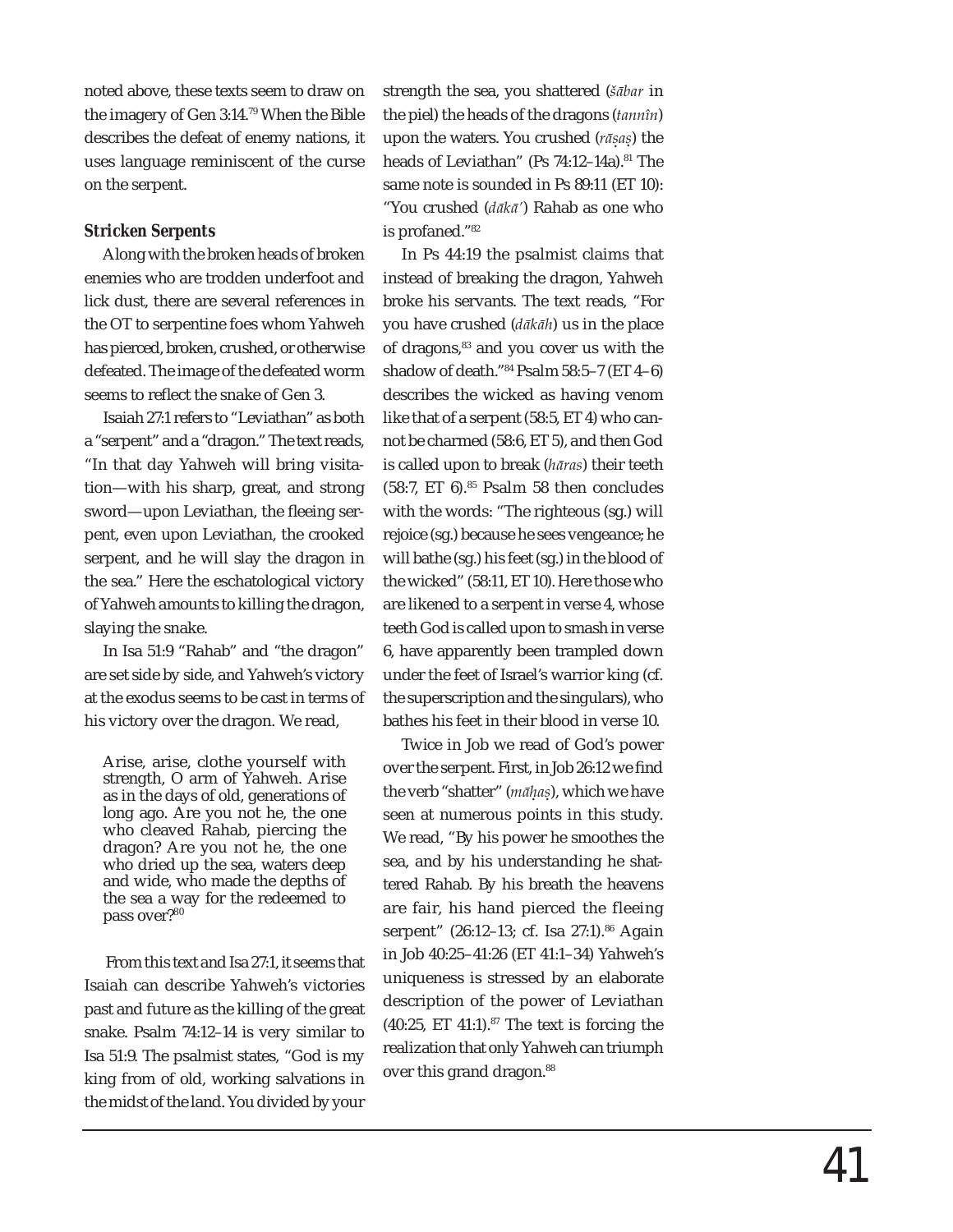## *Saving Smashing*

Thus far I have briefly commented on a number of texts that, it seems to me, reflect the imagery of Gen 3:14–15. We have seen skulls crushed, enemies broken, the rebellious trodden underfoot, the defeated seed of the serpent licking the dust, and we have seen serpents smashed. Before looking to the use of these motifs in the NT, we will briefly note an unexpected development in this idea of the crushing of the enemy of God.

In Isa 42:3 we read in reference to the servant, "A crushed (*rāsas*) reed he will . .not break (*šābar*)." We have seen both of these verbs used in texts that seem to echo Gen 3:15, and here it seems that the judgment that elsewhere falls on the seed of the serpent is going to fall on Yahweh's servant. This judgment, however, will not break him. This could allude to the fact that in Gen 3:15 the heel of the seed of the woman is damaged like the head of the serpent (the same verb describing both injuries). A blow to the head can be fatal, but one to the heel rarely is. Isaiah 42 goes on to indicate that this "crushed reed" who is nevertheless not "broken" will establish justice (42:3–4), and this resembles the painful triumph over the serpent described in Gen 3:15–17.

Twice in Isa 53 we read that the servant was crushed: first in verse 5, "he was crushed (*dākā'* in the pual) for our sins;" and then in verse 10, "Yahweh was pleased to crush (*dākā'* in the piel) him." Here again the crushing judgment first announced in Gen 3:15 seems to be due to Israel because of its sin, but the servant takes their sin upon himself and is crushed for their iniquity, with the result that Yahweh is satisfied (cf.  $53:4, 5, 6, 10$ , 11, 12).89

#### *Genesis 3:15 in the New Testament*

We can be confident of several allusions to Gen 3:15 in the NT. For instance, in Luke 10:18–19 we read, "[Jesus] said to them, "I was beholding Satan falling as lightning from heaven. Behold, I have given to you the authority to tread upon snakes and scorpions,<sup>90</sup> and upon all the power of the one who is at enmity."91 Luke 10 portrays Jesus telling his disciples that they will tread upon snakes and overcome the enemy, and in Rom 16:20, as noted above, Paul tells the Romans that God will soon crush Satan under their feet.92 Earlier in Romans, Paul wrote that "the creation was subjected to futility . . . in hope" (Rom 8:20). If, as most commentators think, the subjection to futility in view is the curse of Gen 3, the corresponding hope would appear to be the promise of one who would defeat the serpent in Gen 3:15.93

The scene in Rev 12 is also surely influenced by Gen  $3:15.^{94}$  As a woman is giving birth to her seed (12:1–2), a dragon appears hoping to devour the child (12:3–4). Clearly there is enmity between the seed of the woman and the snake. She gives birth to a male child, who is identified as a scion of David through an allusion to Ps 2, and child and mother are supernaturally protected from the dragon (12:5–6). The dragon is thrown down to earth after a battle in heaven (12:7–12), whereupon he again pursues the woman and her seed (12:13). They again benefit from divine protection (12:14–16), so the dragon leaves off pursuit of the singular seed that he might make war on the rest of the collective seed of the woman—those who obey God and hold to the testimony of Jesus (12:17).95 In Rev 13:3 we read of a beast with a head that seems to have a mortal wound, and as Beale comments, "Such a wound on the head of the grand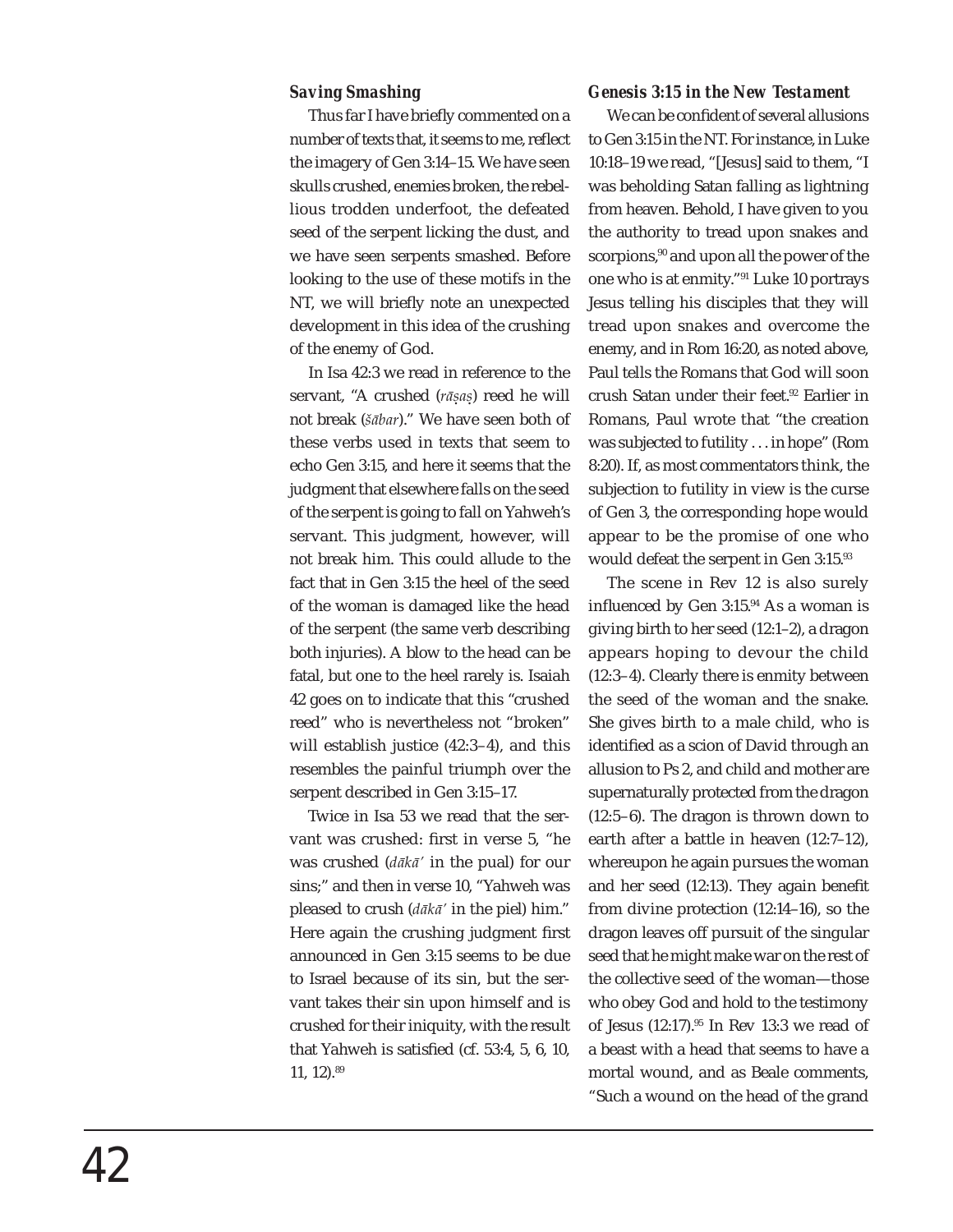nemesis of God's people reflects Gen. 3:15, especially when seen together with Rev. 12:17."96

Alexander, Schreiner, and Wifall have rightly noted other passages in the NT that incorporate imagery from Gen 3:15. These texts mainly describe the enemies of the seed of the woman (or in some cases, "all things") being placed under his feet (Matt 22:44 and parallels; Acts 2:35; 1 Cor 15:25; Eph 1:20–22; Heb 2:5–9, 14–15; 10:13).97 Wifall also notes the relevance of the fact that Jesus is named as being born of (i.e., the seed of) the woman (Gal 4:4) and the seed of David (Rom 1:3; 2 Tim 2:8).98

# **Conclusion**

I began this study with the suggestion that if we adopt the hypothesis that the Old Testament is a messianic document, written from a messianic perspective, to sustain a messianic hope, we might find that the interpretive methods employed by the authors of the NT are legitimate hermeneutical moves that we can imitate today. This hypothesis would work under the assumption that in the Bible's metanarrative,<sup>99</sup> from the moment God uttered his judgment against the serpent, the seed of the woman (the collective of those who trust God) were hoping for *the*  seed of the woman (the man who would achieve the ultimate victory over the serpent).100 If the books of the Bible were written by and for a remnant of people hoping for the coming of this person, we would expect to find in these texts various resonations of this promise of God. I have argued that we do, in fact, find imagery from Gen 3:15 in many texts across both testaments. We have seen the seed of the woman crushing the head(s) of the seed of the serpent, we have seen shattered

enemies, trampled enemies, dust eating defeated enemies, and smashed serpents. I find this evidence compelling. Hopefully others will as well, even if they do not entirely agree with the thesis that the OT is, through and through, a messianic document. There are no doubt those who will remain unpersuaded. We do not yet see all things under his feet. May that day come soon.101

# ENDNOTES

<sup>1</sup>Extensive bibliography could be cited. See esp. Greg Beale, "Did Jesus and His Followers Preach the Right Doctrine from the Wrong Texts?" *Themelios* 14 (1989), 89–96, and the volume of collected essays he edited, *The Right Doctrine from the Wrong Texts?* (Grand Rapids: Baker, 1994).

<sup>2</sup>Commenting on Peter's citation of Deut 18:15–19 in Acts 3:22–23, Daniel I. Block writes, "New Testament scholars generally adduce Peter's citation as evidence for a messianic interpretation of Deut. 18:15, but this interpretation of Peter's citation is less certain than it appears." Block continues to parry the thrust of Acts, writing, "We should be equally cautious about finding a reference to a prophetic messiah in Stephen's citation of Deut. 18:15 in Acts 7:37." Perhaps recognizing the implausibility of his position, Block asks, "Even if Peter and/or Stephen viewed Jesus as a messianic prophet 'like Moses,' are we thereby authorized to read their use of Deut. 18:15 back into the original context?" Block then counters the rise of Messianism in the intertestamental period and the common suggestion that Deut 34:10–12 points to an expectation for a unique prophet like Moses ("My Servant David: Ancient Israel's Vision of the Mes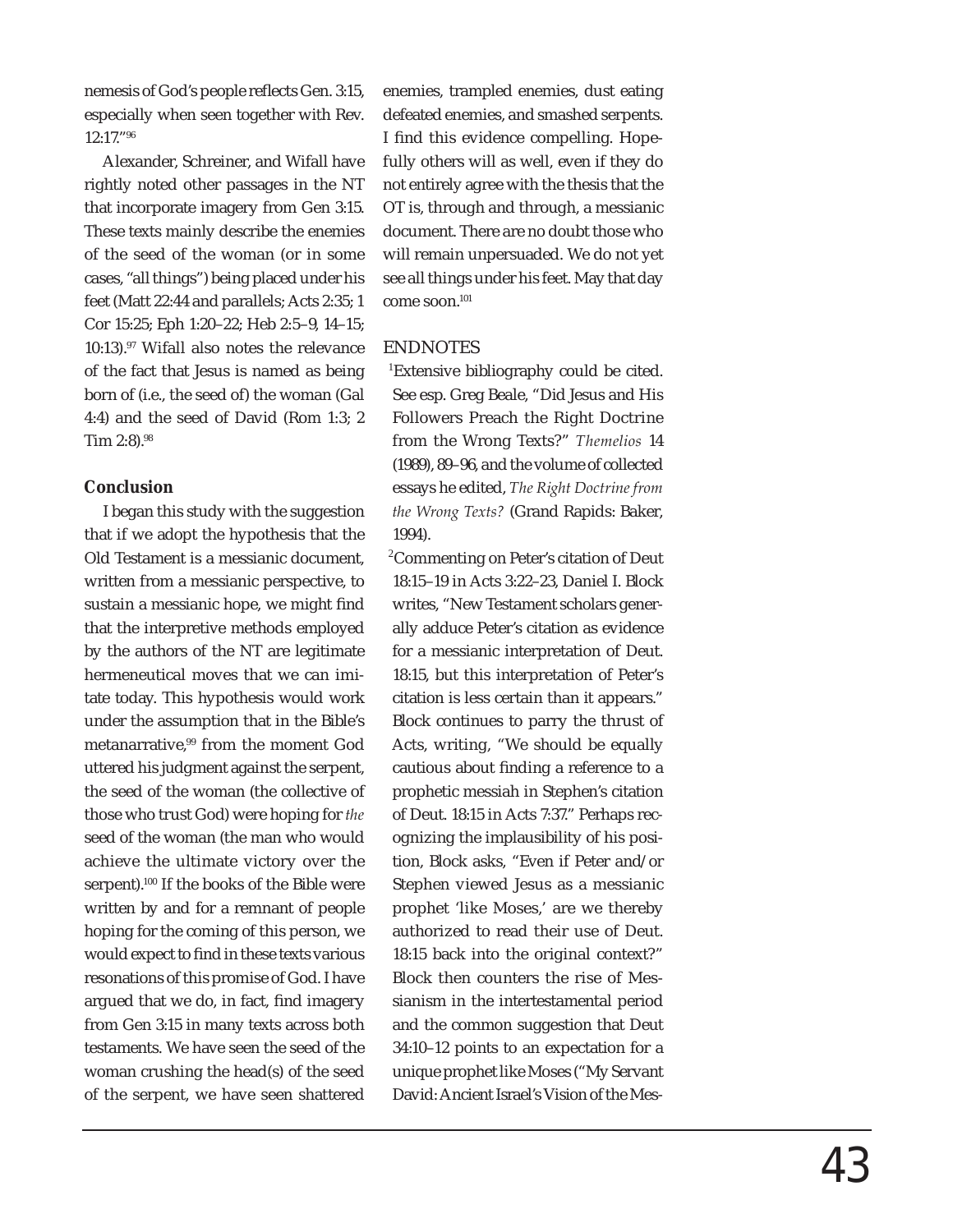siah," in *Israel's Messiah in the Bible and the Dead Sea Scrolls* [ed. Richard S. Hess and M. Daniel Carroll R.; Grand Rapids: Baker, 2003], 29, 30, 31). Both respondents to Block's essay, J. Daniel Hays and M. Daniel Carroll R., effectively refute Block's attempt to reinvent the meaning of Deut 18 in Acts 3 and 7 (ibid., 61–62, 74–75).

<sup>3</sup>See Richard N. Longenecker, *Biblical Exegesis in the Apostolic Period* (2nd ed.; Grand Rapids: Eerdmans, 1999), xxxviii: "I do not, however, think it my business to try to reproduce the exegetical procedures and practices of the New Testament writers, particularly when they engage in what I define as 'midrash,' 'pesher,' or 'allegorical' exegesis." Longenecker also interacts with Richard B. Hays's argument that apostolic exegesis should be imitated (xxxiv–xxxix). <sup>4</sup>Moisés Silva, "The New Testament Use of the Old Testament: Text Form and Authority," in *Scripture and Truth* (ed. D. A. Carson and John D. Woodbridge; Grand Rapids: Zondervan, 1983), 164.

<sup>5</sup>Two caveats here. First, I wish to make plain the inductive steps that led to this hypothesis. We inductively observe that there is much messianic speculation in second temple Judaism (both in the NT and the intertestamental literature). We add to this the observation that this speculation is anchored in the OT. We then set aside the possibility that ancient people were stupid, which seems to be an implicit assumption of a good deal of modern scholarship, and we seek a hypothesis that explains the data. Since the authors of these texts are presumably seeking to be persuasive to their contemporaries (see, e.g., John 20:31), it seems to me unlikely that their contemporaries would grant the imposition of new meanings onto these texts. One hypothesis that explains the fact that "Early Christians, rabbinic sources, and the sectarians at Qumran cite the same biblical texts in their portrayals of the royal messiah" (J. J. M. Roberts, "The Old Testament's Contribution to Messianic Expectations," in *The Messiah* [ed. J. H. Charlesworth; Minneapolis: Fortress, 1992], 41 n. 2) is that the OT is a messianic document, written from a messianic perspective, to sustain a messianic hope. This would mean that these disparate groups are not *imposing* a messianic interpretation on these texts but rightly interpreting them. This is not the only available hypothesis, but it seems to me to be the most convincing. I agree with John Sailhamer, who writes, "I believe the messianic thrust of the OT was the *whole* reason the books of the Hebrew Bible were written. In other words, the Hebrew Bible was not written as the national literature of Israel. It probably also was not written to the nation of Israel as such. It was rather written, in my opinion, as the expression of the deep-seated messianic hope of a small group of faithful prophets and their followers" ("The Messiah and the Hebrew Bible," *Journal of the Evangelical Theological Society* 44 [2001]: 23). The variations in messianic expectation show that the developing portrait of the coming

Messiah was not crystal clear, but the pervasive expectation supports the hypothesis.

 My second caveat is that though I am calling this "messianic," I do recognize that this term seems not to receive a technical meaning until the second temple period. But as Rose has written, "It is a matter of confusing language and thought . . . to conclude on this basis that one can speak of messianic expectations properly only after a particular word was used to refer to the person at the center of these expectations" (W. H. Rose, "Messiah," in *Dictionary of the Old Testament: Pentateuch* [Downers Grove: InterVarsity, 2003], 566). Cf. also John J. Collins, *The Scepter and the Star: The Messiahs of the Dead Sea Scrolls and Other Ancient Literature* (New York: Doubleday, 1995), 11–12. For an essay that is almost entirely at odds with the claims of the present study, see J. H. Charlesworth, "From Messianology to Christology: Problems and Prospects," in *The Messiah*, 3–35.

<sup>6</sup>See E. Earle Ellis, "Jesus' Use of the Old Testament and the Genesis of New Testament Theology," *Bulletin of Biblical Research* 3 (1993): 59–75. See too Roy A. Rosenberg, "The Slain Messiah in the Old Testament," *Zeitschrift für die alt-testamentliche Wissenschaft* 99 (1987): 259–61. Cf. also Collins, *The Scepter and the Star*, 20, 22–28; and Maurice Casey, "Christology and the Legitimating Use of the Old Testament in the New Testament," in *The Old Testament in the New Testament* (ed. Steve Moyise; JSNTSupp 189; Sheffield: Sheffield Academic, 2000), 63-64.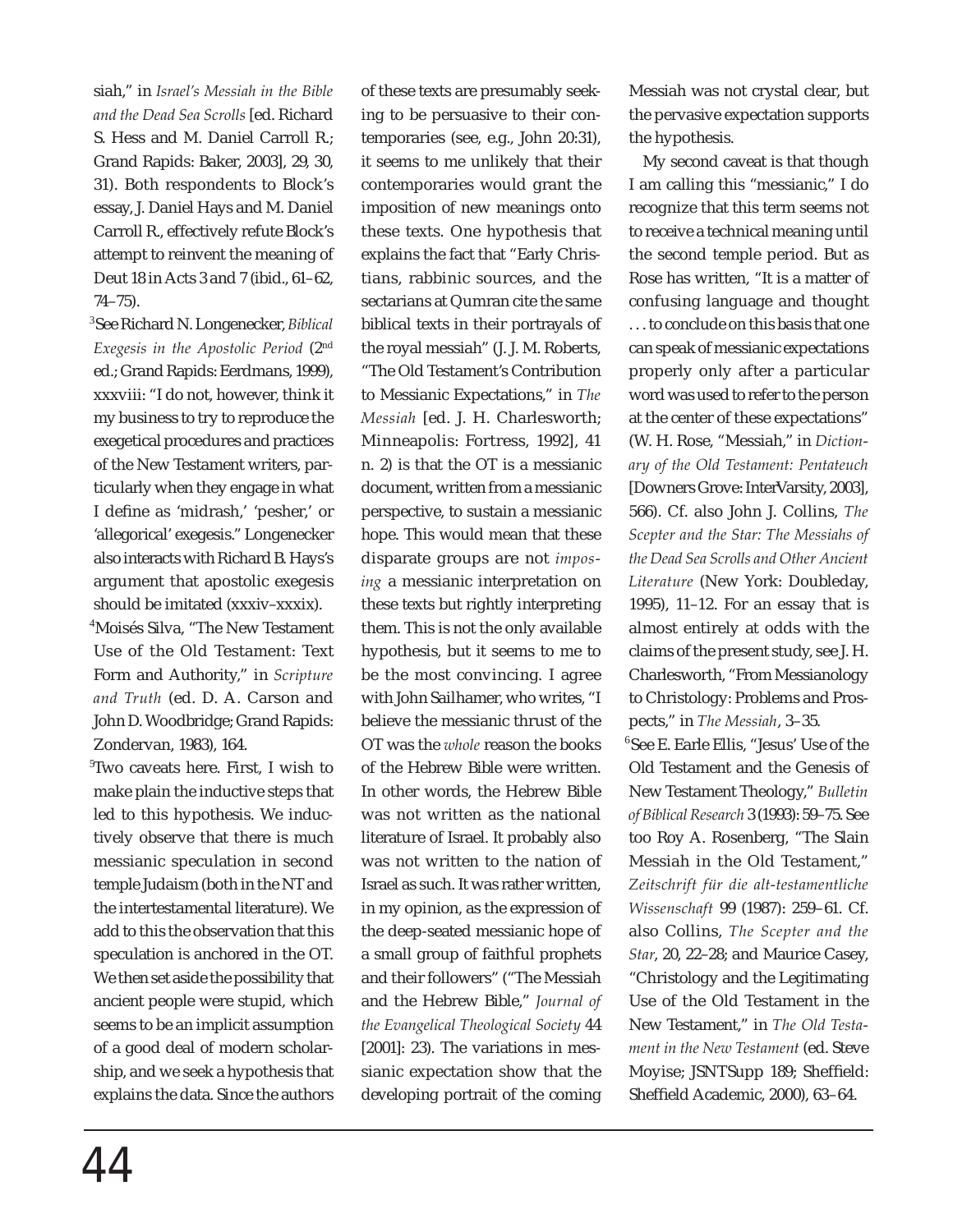<sup>7</sup>Craig Evans, "The Old Testament in the New," in *The Face of New Testament Studies* (ed. Scot McKnight and Grant R. Osborne; Grand Rapids: Baker, 2004), 136. Evans describes this kind of interpretation as typological resignification that reinterprets Scripture in light of what God has accomplished/fulfilled in the Messiah (cf. ibid., 137). But if the OT was indeed *written from a messianic perspective*, that is, if the perspective attributed to Jesus and Rabbi Yohanan (and Peter, Acts 3:24) is the correct one, then no *resignification* and *reinterpretation* has taken place. Rather, the NT can be understood as claiming that the original messianic meaning of the OT texts has been fulfilled in Jesus.

<sup>8</sup>Cf. Hays's response to Block, "Sometimes he seems to be pushing for an 'Old Testament only' concept of Messianism, one in which it is not valid to use New Testament or even intertestamental interpretation of Old Testament texts" (J. Daniel Hays, "If He Looks Like a Prophet and Talks Like a Prophet, Then He Must Be . . . A Response to Daniel I. Block," in *Israel's Messiah in the Bible and the Dead Sea Scrolls*, 59).

<sup>9</sup>I tried partially to flesh out what I have in mind in a paper presented at the annual Society of Biblical Literature meeting in November, 2004, "The Messianic Music of the Song of Songs: A Non-Allegorical Interpretation" which will appear in the fall 2006 issue of *Westminster Theological Journal*. Cf. also Nicholas Perrin, "Messianism in the Narrative Frame of Ecclesiastes?" *Revue biblique* 108 (2001): 37–60.

<sup>10</sup>As Walther Eichrodt argued regarding the concept of the covenant in the OT (*Theology of the Old Testament* [2 vols.; trans. J. A. Baker; Philadelphia: Westminster, 1961, 1967], 1:13–14). E. P. Sanders argued the same for extra-biblical Jewish literature (*Paul and Palestinian Judaism* [Minneapolis: Fortress, 1977], 420–21).

<sup>11</sup>There is extra-biblical evidence for what I am arguing, but space considerations permit only pointing to it in the footnotes. Further, this is a study in inner-*biblical* interpretation in the service of biblical theology, and I agree with Scobie and others that biblical theology is to be based on the canon of Scripture. I am in general methodological agreement with recent arguments for "canonical biblical theology." For several expositions of this method, see B. S. Childs, *Biblical Theology: Old and New Testaments* (Minneapolis: Fortress, 1992), 70–79, 91–94; Stephen G. Dempster, *Dominion and Dynasty: A Theology of the Hebrew Bible* (New Studies in Biblical Theology 15; Downers Grove: InterVarsity, 2003), 15–43; Paul R. House, *Old Testament Theology* (Downers Grove: InterVarsity, 1998), 54–57; John H. Sailhamer, *Introduction to Old Testament Theology* (Grand Rapids: Zondervan, 1993), 197–252; and C. H. H. Scobie, *The Ways of Our God: An Approach to Biblical Theology* (Grand Rapids: Eerdmans, 2003), 49–76. I recognize that there are variations among these authors, but they all agree on working with the final form of the canon rather than with a critically reconstructed account of

what happened. I am going to deal with the canonical form of the OT text, and I am going to study the texts on the basis of the story that the text tells. I will not engage the reconstructed story told by critical scholarship. There are many ways to justify this kind of decision, but I will simply quote the following judicious words: "We are Old Testament scholars, then, who . . . operate out of the context of Christian theism; and it is we who are writing this book, not some other people possessing a different set of core beliefs and convictions. . . . We have no interest in simultaneously being metaphysical theists and methodological non-theists. . . . Indeed, if we were never able to read books with profit unless we shared the presuppositions of their authors, we should read very few books with profit at all" (Iain Provan, V. Phillips Long, and Tremper Longman III, *A Biblical History of Israel* [Louisville: Westminster John Knox, 2003], 102–03, the section whence these words come is attributed in the preface to Provan). See too V. Philips Long, "Renewing Conversations: Doing Scholarship in an Age of Skepticism, Accommodation, and Specialization," *Bulletin of Biblical Research* 13 (2003): 234 n. 30: "What we do write should be compatible with our core convictions."

 $12$ Thus, this passage fits with the thesis of my forthcoming essay, "The Center of Biblical Theology: The Glory of God in Salvation through Judgment?" *Tyndale Bulletin* 57 (2006). As a side note, though I think that the OT is a messianic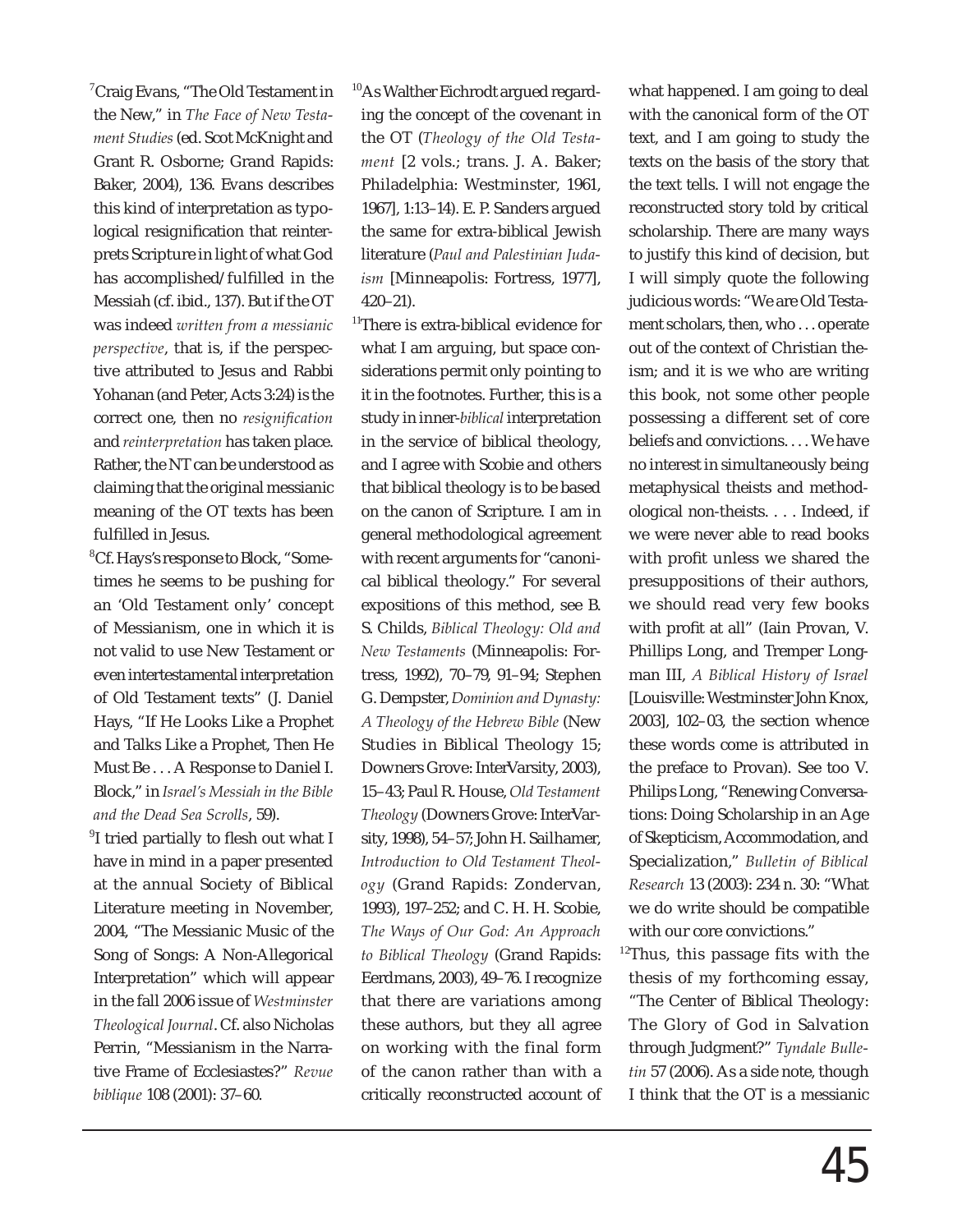document, written from a messianic perspective, to sustain a messianic hope, I do not think that Messianism/Christology is the center of biblical theology. Rather, I see the center of biblical theology as the manifestation of the glory of God in salvation through judgment. The Messiah is, of course, central to the manifestation of the glory of God in salvation through judgment. If it did not make the phrase too long, I might argue that the center of biblical theology is the glory of God in salvation through judgment *accomplished by the Messiah*. But this is too cumbersome, and certain texts show that the glory of God is primary, central, and ultimate (e.g., Num 14:21; Ps 19:1; Isa 6:4; John 17:1; Rom 11:33–36; 1 Cor 15:24, 28; Eph 1:6, 12, 14; Phil 2:11; Col 3:17; Heb 1:3; 1 Pet 4:11; Jude 1:25). Many of these texts give God glory *through* Jesus Christ.

- $13$ My attention was drawn to this theme by the allusions made to it in two short articles: Thomas R. Schreiner, "Editorial: Foundations for Faith," *The Southern Baptis Journal of Theology* 5, no. 3 (2001): 2-3; and Walter Wifall, "Gen 3:15—A Protevangelium?" *Catholic Biblical Quarterly* 36 (1974): 361–65. I wish to thank my friend Jason S. DeRouchie for alerting me to Wifall's piece.
- $14$ There are different ways to account for the existence of the interpretations of Gen 3:15 in the rest of the Bible that I will argue for here. For instance, T. Desmond Alexander argues that the whole of Genesis–Kings was brought together at one time ("Authorship of the Penta-

teuch," in *Dictionary of the Old Testament: Pentateuch*, 70), so he could explain these phenomena as the work of the redactor of this literary unit. John Sailhamer might attribute such things to the "canonicler" (*Introduction to the Old Testament Theology*, 240). As another type of example, Lyle Eslinger has criticized Michael Fishbane for the fact that "Fishbane's categorical analysis is already premised on the diachronic assumptions of historical-critical literary history" ("Inner-Biblical Exegesis and Inner-Biblical Allusion: The Question of Category," *Vetus Testamentum* 42 [1992]: 52). Eslinger proposes "a self-consciously literary analysis of the textual interconnections in biblical literature. In it, we continue to use the indications of sequence that historical-critical scholarship has (improperly) relied on, but in full awareness of this reliance and without the conceit that we use a 'scientific' historical framework independent of it" (56). Eslinger seems to be saying that historical-critical conclusions are unscientific and unreliable but should be assumed anyway. If this can be suggested, there should be no objection to my decision to take the biblical texts at face value, bypassing the tortuous tangles of the purported redactional histories of the texts. I have my opinions on these matters, but they are not the issue here. I am in agreement with Scobie's repeated assertion that biblical theology "focuses on the final form of the text" (*The Ways of Our God*, 49, 130, 144, 166, *passim*).  $15I$  use the term "intertextuality" here as an "'umbrella' term for the complex interactions that exist between 'texts,'" as recommended by Steve Moyise, "Intertextuality and the Study of the Old Testament in the New Testament," in *The Old Testament in the New Testament*, 41. The failure to attend to imagery, it seems to me, explains the absence of Gen 3:15 from Ian Paul's discussion of the OT in Rev 12 ("The Use of the Old Testament in Revelation 12," in *The Old Testament in the New Testament*, 256–76). For Paul's list of possible allusions, which underlines verbal correspondences, see 275–76. Paul does cite Gen 3:13, but the crucial enmity between the seeds is announced in Gen 3:15, and it is this enmity that explains why the dragon is interested in the male child (Rev 12:13) as well as the rest of the woman's seed (12:17). See further below.

- <sup>16</sup>A. Even-Shoshan, ed., *A New Concordance of the Old Testament* (Jerusalem: Kiryat Sefer, 1997), 340–42.
- $17$ For discussion of this aspect of Hebrew grammar, see E. Kautzch, ed., *Gesenius' Hebrew Grammar* (rev. A. W. Cowley; 2nd English ed.; Oxford: Clarendon Press, 1910), § 123b; Paul Joüon, *A Grammar of Biblical Hebrew* (trans. and rev. T. Muraoka; 2 vols.; Rome: Editrice Pontificio Istituto Biblico: 1996), § 135b.
- <sup>18</sup>Jack Collins, "A Syntactical Note (Genesis 3:15): Is the Woman's Seed Singular or Plural?" *Tyndale Bulletin* 48 (1997): 144.
- <sup>19</sup>Ibid., 145. See also Max Wilcox ("The Promise of the 'Seed' in the New Testament and the Targumim,"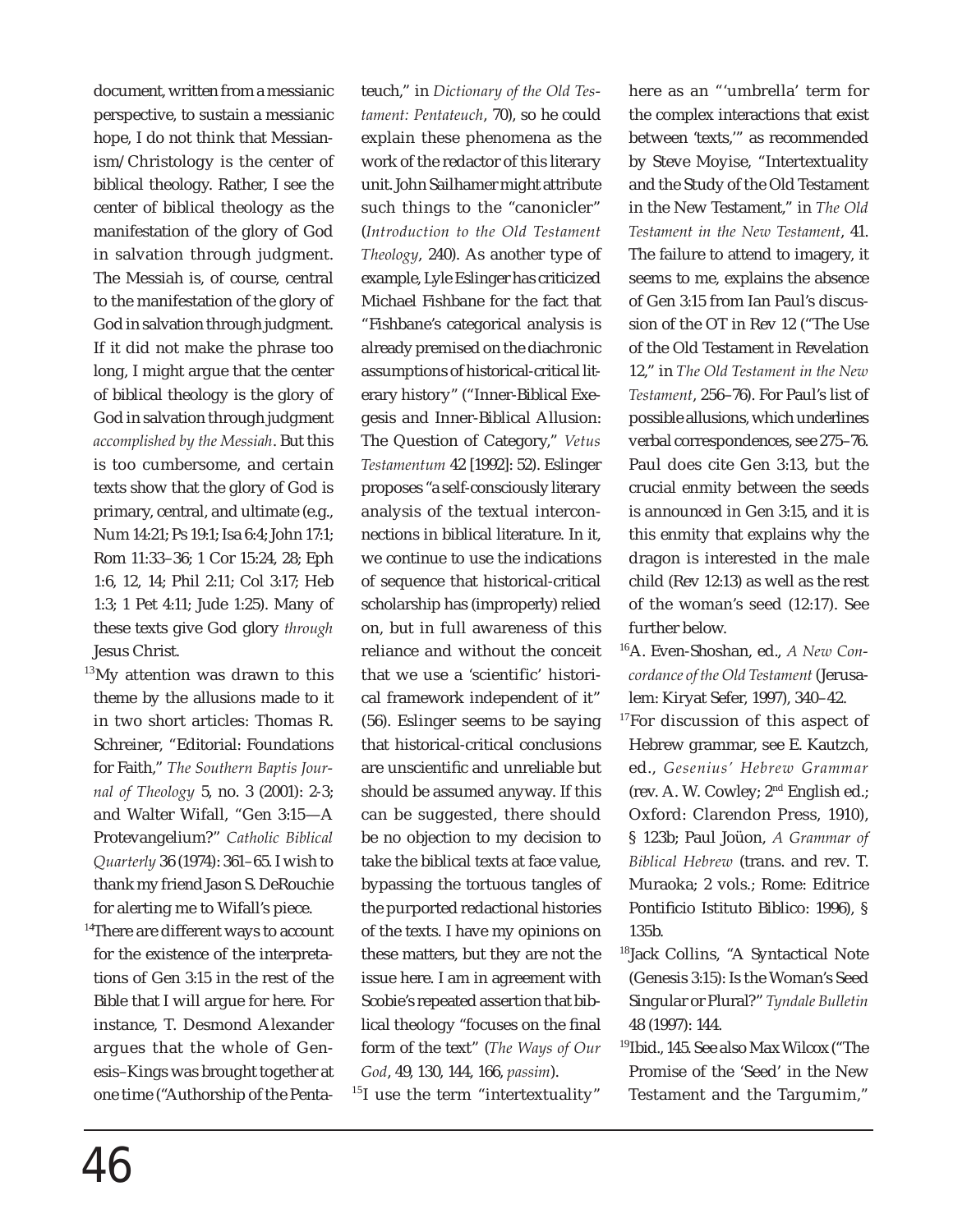*Journal for the Study of the New Testament* 5 [1979]: 13–14) who notes that Targums Onkelos, Neofiti, and Pseudo-Jonathan seem to interpret Gen 3:15 in a messianic way. Contra John Goldingay, *Israel's Gospel* (vol. 1 of *Old Testament Theology*; Downers Grove: InterVarsity, 2003), 141 n. 14: "the passage offers no pointer to the 'offspring' being singular rather than collective."

- $20T$ . Desmond Alexander, "Further Observations on the Term 'Seed' in Genesis," *Tyndale Bulletin* 48 (1997): 363–67.
- <sup>21</sup>Unless otherwise indicated, translations of biblical texts are my own.
- <sup>22</sup>Alexander ("Further Observations on the Term 'Seed' in Genesis," 365–66) argues for this understanding of the passage from the syntax of the passage (the clause "does not begin with a *vav*-consecutive; rather it is introduced by the imperfect verb *yiraš* preceded by a non-converting *vav*"), the allusion to this text in Psalm 72:17, and the fact that "the entire book of Genesis is especially interested in highlighting the existence of a unique line of male descendants which will eventually give rise to a royal dynasty." For this last point, see T. D. Alexander, "From Adam to Judah: The Significance of the Family Tree in Genesis," *Evangelical Quarterly* 61 (1989): 5–19.
- $23$ Wifall sees this dynamic in the reference to David's seed in 2 Sam 7:12: "the term 'seed' has a 'collective' meaning, it is also applied 'individually' to each of the sons of David who assume his throne" ("Gen 3:15—A Protevangelium?"

363).

- <sup>24</sup>J. G. McConville, *Deuteronomy* (Apollos Old Testament Commentary; Downers Grove: InterVarsity, 2002), 38.
- <sup>25</sup>See also the interplay between the individual and the nation in Num 23:9; 24:17.
- <sup>26</sup>Dempster, *Dominion and Dynasty*, 69 n. 26.
- <sup>27</sup>Similarly Wilcox, "The Promise of the 'Seed' in the New Testament and the Targumim," 2–3.
- <sup>28</sup>See also *Pss*. *Sol*. 18:3, *hē agapē sou epi sperma Abraam huious Israēl* "your love is upon the *seed* of Abraham, the *sons* of Israel" (my translation). R. B. Wright renders this, "your love is for the descendants of Abraham, an Israelite" (in *The Old Testament Pseudepigrapha* (cited hereafter as *OTP*) [ed. James H. Charlesworth; 2 vols.; Garden City, New York: Doubleday, 1983], 2:669, see discussion in his note b, where he writes, "Lit. 'of a son of Israel,'" misrepresenting the plural *huious* as a singular. He then refers to the syntax as "awkward," but this is apparently because he does not see the dynamic between the collective and the singular in the word *seed*, as witnessed in his consistent translation of it as "descendants." A more fitting translation, which would capture the collective-singular, would be something like "offspring," which like "seed" can refer to one or to many).
- <sup>29</sup>Cf. the comments of W. D. Davies and Dale C. Allison, *A Critical and Exegetical Commentary on the Gospel according to Saint Matthew* (International Critical Commentay; 3 vols.;

New York: T & T Clark, 1988–97), 1:263, 352. See also C. H. Dodd, *According to the Scriptures* (London: Nisbet & Co., 1952), 103, where he refers to "this far-reaching identification of Christ, as Son of Man, as Servant, as the righteous Sufferer, with the people of God in all its vicissitudes."

- <sup>30</sup>Cf. T. Desmond Alexander, "Messianic Ideology in the Book of Genesis," in *The Lord's Anointed* (ed. P. E. Satterthwaite, R. S. Hess, and G. J. Wenham; Grand Rapids: Baker, 1995), 24; Schreiner, "Foundations for Faith," 2.
- <sup>31</sup>This statement in John's Gospel could be meant to indicate that Jesus interpreted Satan as the force of wickedness driving Cain's murder as recounted in Gen 4. Cf. J. H. Bernard (*A Critical and Exegetical Commentary on the Gospel according to St. John* [International Critical Commentary; 2 vols.; Edinburgh: T & T Clark, 1928], 314) who also notes that this could be "a reference to the Jewish doctrine that death was a consequence of the Fall, which was due to the devil's prompting." He cites Wis 2:24. The reference to Gen 4, in view of 1 John 3:8–12, seems more likely. So also R. E. Brown, *The Gospel according to John* (Anchor Bible; 2 vols.; New York: Doubleday, 1966, 1970), 358.
- <sup>32</sup>For some of the expressions, see *zera` mérë`îm* "seed of wicked ones" in Isa 1:4; 14:20 (cf. 57:3–4). *Bénê-Béliyya`al* "sons of worthlessness" in Deut 13:14 (ET 13:13); Jdg 19:22; 20:13; 1 Sam 2:12; 1 Kgs 21:10, 13; 2 Chr 13:7. Righteous men could be in view when we read of *Bénê-*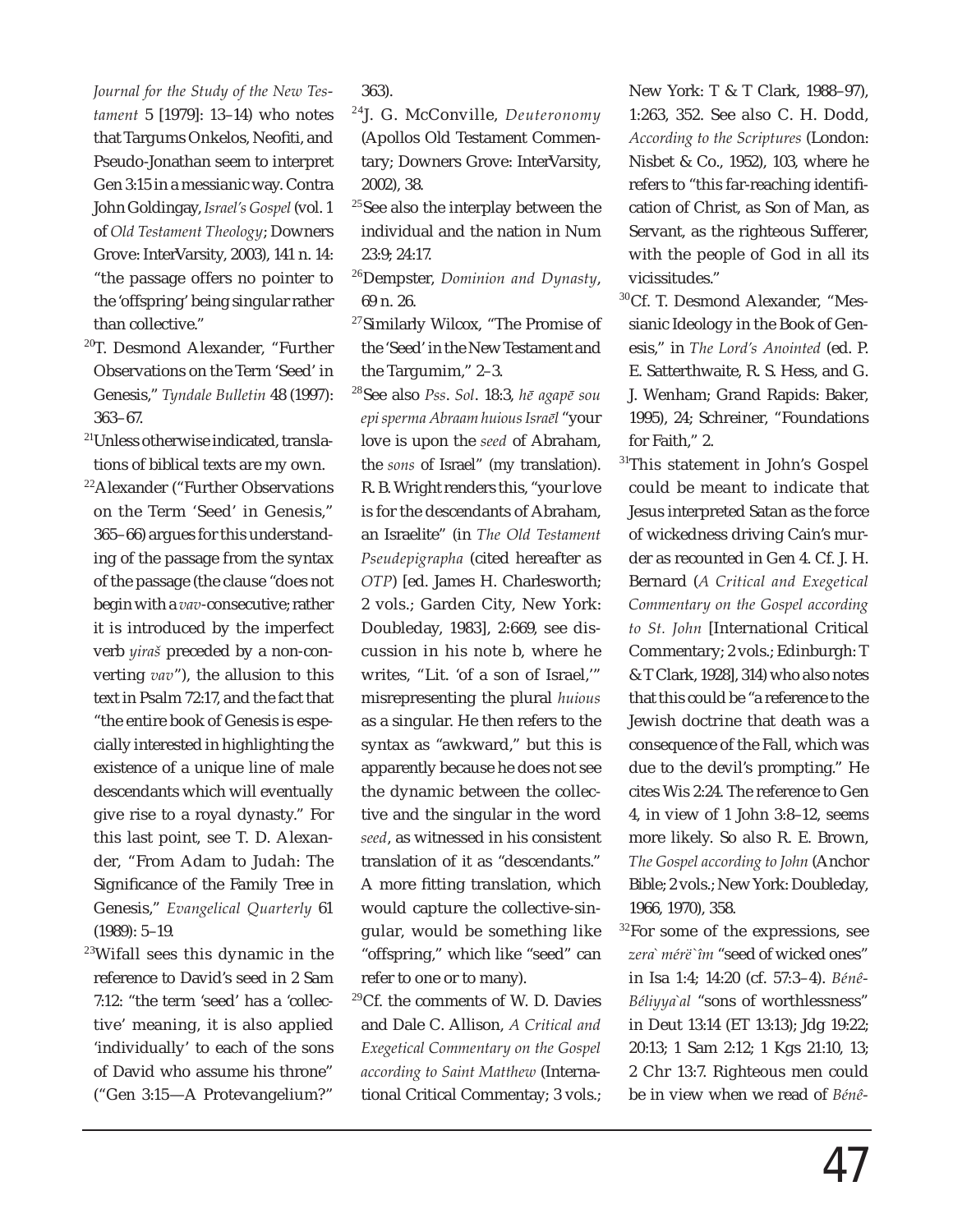*hä´élöhîm* "sons of God" in Gen 6:2, 4, but it is more likely that, as in Job 1:6 and 2:1, the reference is to angels. Nevertheless, the statement in 2 Sam 7:14 that David's heir would be a "son" to God could have been interpreted not as a reference to the divinity but to the character of the coming King. We also read of *Ben-hayil* "son of valor" in 1 Sam 14:52 and 2 Sam 17:10. This manner of speaking is not limited to the OT. For example, Matthew shows Jesus telling the Pharisees that when they make a convert they make him "twice as much a son of hell as yourselves" (Matt 23:15), and in Ephesians we read of the "sons of disobedience" (Eph 2:2). See also the designations "sons of light" and "sons of darkness" in the Qumran scrolls, especially since the "sons of darkness" are equated with the "army of Belial (1Q33 [1QM] 1:1; cf. also 1Q28 [1QS] 1:9–10). The subjection of the evil seed is also seen in 1Q33 [1QM] 1:14–15, "God's great hand will subdue [Belial, and all] the angels of his dominion and all the men of [his lot.]." Unless otherwise noted, all Qumran texts cited herein are from Florentino García Martínez and Eibert J. C. Tigchelaar, eds. *The Dead Sea Scrolls: Study Edition* (2 vols.; Grand Rapids: Eerdmans, 1997, 1998).

 $33$ The emphasis on the important line of descent is also attested to in Heb 11:11, though translations usually obscure it. The text is almost universally translated, "Sarah received power to conceive" (ESV, NAB, NASU, NET, NIV, NJB, RSV). This is one more reason to reject "dynamic equivalence," because the text "woodenly" reads, "barren Sarah received power for the foundation of the seed." In view of the Bible's interest in the "holy seed," the statement that "Sarah received power for the foundation of the seed" carries more freight than "Sarah received ability to conceive." This common rendering of the text obscures all connection to the Bible's "seed" theme. KJV and NKJV include the word "seed," and the HCSB has "offspring."

- <sup>34</sup>Dempster, *Dominion and Dynasty*, 223.
- <sup>35</sup>This seed conflict might help us to understand the holy wars of total destruction in Deuteronomy and Joshua. Though Tremper Longman does not develop the notion at length, he does cite Gen 3:15 at the end of his essay in *Show Them No Mercy: Four Views on God and Canaanite Genocide* (Grand Rapids: Zondervan, 2003).
- <sup>36</sup>Cf. David R. Bauer, *The Structure of Matthew's Gospel* (JSNTSupp 31; Sheffield: Almond, 1989), 69: "If the opponents of Jesus are children of Satan, they are also understood by Matthew to form a unity of evil."
- <sup>37</sup>The concern with "seed" is not limited to the Old and New Testaments. See, for example, the comments on the seed of Lot in *Jub*. 16:9; the blessing on Jacob's seed in *Jub*. 22:10–30; and the cursing of the seed of Canaan in *Jub*. 22:20–21.
- <sup>38</sup>Cf. J. Daniel Hays, "If He Looks Like a Prophet," 59–60, esp. 59 n. 1. See too R. E. Clements, "The Messianic Hope in the Old Testament," *Journal for the Study of the Old Testament* 43

(1989), 6: "The changing attitudes to the subject of the messianic expectation in the Old Testament have been strongly reflective of changing methods in studying it."

<sup>39</sup>R. A. Martin ("The Earliest Messianic Interpretation of Genesis 3:15," *Journal for Biblical Literature* 84 [1965]: 427) concludes, "If the above explanation is correct, the LXX becomes thereby the earliest evidence of an individual messianic interpretation of Gen 3 15, to be dated in the third or second century B.C." See also Justin's *Dialogue with Trypho* in *Ante-Nicene Fathers* (hereafter cited as *ANF*) (10 vols.; Peabody, MA: Hendrickson, 1994), 1:250; Irenaeus, *Against Heresies* in *ANF* 1:548 [5.21]. The *Westminster Confession of Faith*, 7.3, in reference to the "second" "covenant of grace," refers to Gen 3:15 in a footnote. In covenant theology, the *protoevangelium* of Gen 3:15 is understood as the first outworking of the "eternal covenant of redemption" between the members of the Godhead. Thus, Fred Malone writes, "I believe . . . . That God did reveal historically the 'promise of grace' in Genesis 3:15, commonly called the Covenant of Grace" (*The Baptism of Disciples Alone: A Covenantal Argument for Credobaptism Versus Paedobaptism* [Cape Coral, FL: Founders, 2003], xxxiii). Dispensationalists also include this text in their treatments of messianic hope, see Craig A. Blaising and Darrell L. Bock, *Progressive Dispensationalism* (Wheaton, IL: Bridgepoint, 1993). While Bock's comments are very cautious (81, but see 99), Blaising's words are robust (216).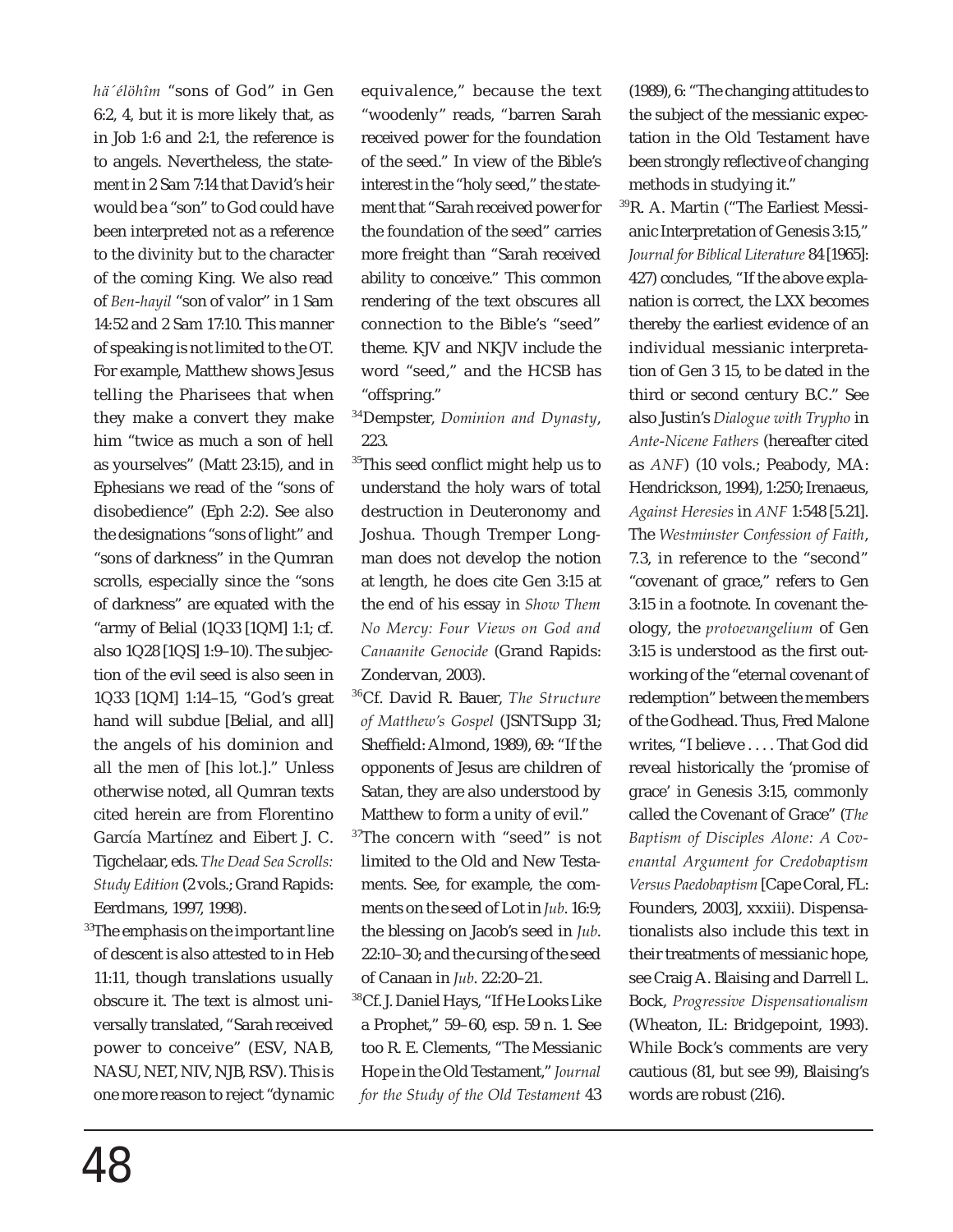<sup>40</sup>The issues raised by Gen 3:15 are not considered by Marinus de Jonge ("Messiah," in *Anchor Bible Dictionary* [ed. David Noel Freedman; 6 vols.; New York: Doubleday, 1992], 4:777–88), nor does the text even appear in the index of Donald Juel's *Messianic Exegesis: Christological Interpretation of the Old Testament in Early Christianity* (Philadelphia: Fortress, 1988). Block does not mention Gen 3:15 until the last paragraph of his essay, "My Servant David," 56. It is amazing to me that Sigmund Mowinckel, to name one prominent exponent of the position, can summarily dismiss the possibility of Gen 3:15 being a messianic text in one paragraph (*He that Cometh* [trans. G. W. Anderson; Nashville: Abingdon, 1954], 11). See the far more plausible, thought provoking discussion in Dempster, *Dominion and Dynasty*, 68–72.

<sup>41</sup>Alexander writes, "By atomising the received text into short sections and interpreting these as self-contained units, we may fail to appreciate adequately the impact of the larger literary context upon our understanding of these smaller units" ("Messianic Ideology," 32).

<sup>42</sup>Apparently the LXX translator did not know what to do with this term, rendering it with future forms of *tēreō*, "I keep/watch over" (!), and this is matched by the verb *nmr*  in the Targum, which also means "keep/watch." Unless otherwise noted, all references to Targumic material in this project are to the text provided by *BibleWorks 6*, whose Targum material is derived from the Hebrew Union College CAL (Comprehensive Aramaic Lexicon) project.

<sup>43</sup>The fact that the judgment is visited upon the serpent's head could also have given rise to the idea of the wicked having their evil deeds "returned upon their own heads," as in Judg 9:57; 1 Kgs 2:32–33, 37, 44; 8:32; 2 Chr 6:23; Neh 3:36 (ET 4:4); Esth 9:25; Ps 7:17 (ET 16); 140:10 (ET 9); Ezek 9:10; 11:21; 16:43; 17:19; 22:31; Joel 4:4, 7 (ET 3:4, 7); Obad 15. Related to this, not a few of the wicked in the OT have their heads conquered, that is, cut off, see Judg 7:25; 1 Sam 5:4; 31:9; 2 Sam 4:7; 16:9 (threatened); 20:21–22; 2 Kgs 10:6–7; 1 Chr 10:9–10.

<sup>44</sup>Wifall suggests that these images are common in Ancient Near Eastern (ANE) art and literature ("Gen 3:15—A Protevangelium?" 363–64). It is possible that the imagery in the texts I will discuss simply derives from a common milieu, but I find the view I am arguing more persuasive than that explanation. According to the Bible's presentation of human history, these images in the ANE could find their ultimate source in what is narrated in Gen 3, for the Bible provides an account of the descent of all the earth's nations from Adam and Eve in Gen 5, 10, and 11. I should note also that the images I am discussing do not exhaust the possible influence(s) of Gen 3:15 in the Bible. For instance, I do not discuss Gen 49:17, which seems to have given rise to a Jewish tradition that the antichrist would come from Dan (cf. *T. Dan* 5:6–7). I owe this reference to G. K. Beale, *The Book of Revelation* (New International Greek Testament Commentary; Grand Rapids: Eerdmans, 1999), 420 n. 133.

<sup>45</sup>In my view, the seed promise of Gen 3 gave rise to the hope for one who would restore an edenic state (cf. Gen 3:17 with 5:29). Genesis then carefully traces a line of male descent to Abraham in the genealogies of chapters 5 and 11 (see T. D. Alexander, "From Adam to Judah"). The promises to Abraham in Gen 12:1–3 and elsewhere (esp. the royal promises in Gen 17:6, 16; 49:9–11) are then layered onto the earlier ones, beginning from Gen 3:15. If this is not clear from Genesis itself, the Balaam oracles bring these statements together. Thus, we find numerous comments about blessing and cursing (Num 22:6, 12, 17; 23:8, 11, 25; 24:9–10), an individual who seems to represent the nation (23:9), indications that a great king will arise in Israel (23:21; 24:7, 17, 19), citations of the blessing of Judah in Gen 49:9–11 (23:24; 24:9), overtones of a return to Eden (24:8; cf. Gen 2:8) and smashing of enemies (Num 24:8), even the crushing of their heads (24:17). See John Sailhamer, "Creation, Genesis 1–11, and the Canon," *Bulletin of Biblical Research*  10 (2000), 89–106. The imagery of Gen 49 and Num 24 is also present in 1Q28b (1QSb) 5:24–29, and Gen 3:15, refracted through 2 Sam 22:43 (see note 66 below), might also be reflected in the trampling of the nations (1Q28b [1QSb] 5:27).

<sup>46</sup>The overtones of Gen 3:15 in Num 24 may have influenced the Greek translation of Num 24:7, "A *man* shall come forth *from his seed*, and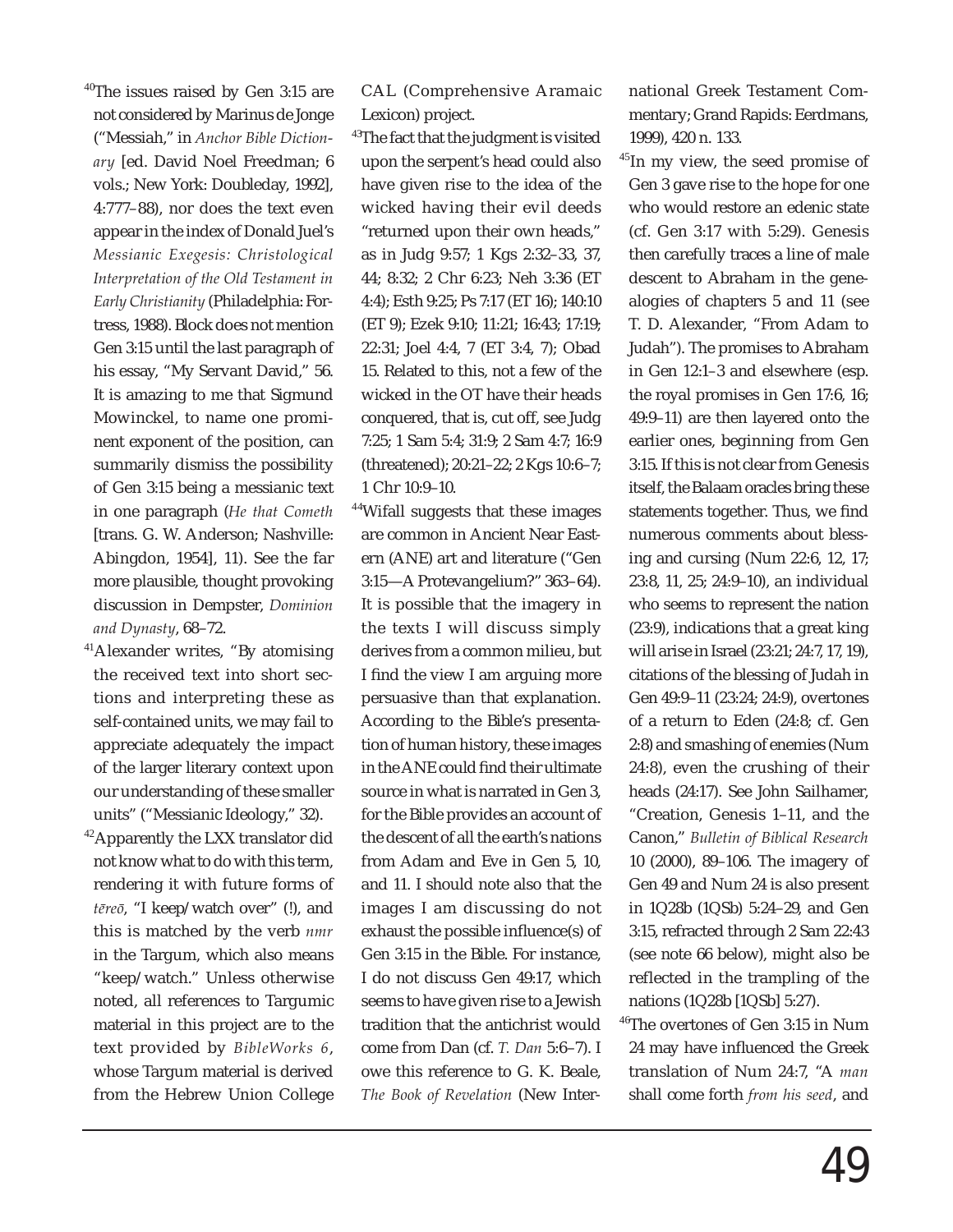he shall rule many nations. And his King shall be higher than Gog" (emphasis added). Cf. the MT, "Water shall flow from his buckets, and his seed shall be on many waters. His King shall be higher than Agag." See Craig Evans's discussion of this text's relevance for understanding the use of Hos 11:1 in Matt 2:13–15 ("The Old Testament in the New," 136).

- <sup>47</sup>This text is cited in the War Scroll in connection with the felling of the "hordes of Belial" (1Q33 [1QM] 11:6–8). See also 4Q175 (*4Q Testimonia*) 1:12–13, 19. Dempster (*Dominion and Dynasty*, 116) takes Num 24:17 as I do.
- <sup>48</sup>Genesis 3:15 has a form of *šûp*  for "bruise" and *rō'š* for "head," whereas the phrase in Num 24:17 reads, "and he will *crush* (*ûmāhas*) . . the *corners* of Moab (*pa'ātê mô'āb*), and break down (*wĕqarĕqar*) all the sons of Sheth." As will be seen below, the verb *māhas* is used in . . a number of texts that seem to be alluding to Gen 3:15, and "corners" (*pē'āh*) seems to be used here for "corners of the head" (cf. Lev 13:41) as reflected in most English translations (e.g., ESV, HCSB, NASU, NET, NJB, RSV). For another text that describes justice upon the head of Moab with the same language, see Jer 48:45.
- <sup>49</sup>Cf. B. S. Rosner, "Biblical Theology," in *New Dictionary of Biblical Theology* (ed. T. Desmond Alexander and Brian S. Rosner; Downers Grove: InterVarsity, 2000), 6: "Concepts rather than words are a surer footing on which to base thematic study such as that involved in biblical-

theological synthesis." So also Schreiner, "Foundations for Faith," 3. See too *Sir*. 36:10, "Crush the heads of the rulers of the enemy."

- $50$ Judges 5:26 reads, "she struck (*hālam*) Sisera; she crushed (*māhaq* . 1x in OT) his head; she shattered (*māhas*) and pierced (*hālap*, only . . . time with this meaning in the OT) his temple (*raqqāh*)."
- <sup>51</sup>Similarly Dempster, *Dominion and Dynasty*, 132.
- <sup>52</sup>This term occurs in other texts that could reflect judgment on the seed of the serpent; see its use in 2 Kgs 9:35 and 1 Chr 10:10. See also note 88 below.
- 53This term is also used in relevant texts which will be noted below, Isa 42:3–4 and Ps 74:14.
- <sup>54</sup>Cf. Dempster, *Dominion and Dynasty*, 140: "The seed of the woman has arrived, and in David's first action as king he is a warrior, an anointed one who conquers and beheads a monstrous giant, whose speech echoes the serpent's voice."
- <sup>55</sup>As noted above, the term *rāsas* is . . used in several head-crushing texts (Judg 9:53; Isa 42:3–4; Ps 74:14). In Isa 7, the king of Syria is several times named as "Rezin" (*rěsîn*) (7:1, . 4, 8). E. J. Young writes, "Lindblom suggests that the king was tendentiously called Resin, 'pleasure,' suggesting the root *rātzatz*, 'crush'" (*The Book of Isaiah* [Grand Rapids: Eerdmans, 1965], 1:274 n. 19).
- <sup>56</sup>The verb is  $\hat{\mu}\hat{u}l$ , and "whirl, dance, writhe" are listed as possible glosses in Francis Brown, S. R. Driver, and Charles A Briggs, eds., *A Hebrew and English Lexicon of the Old Testament* (Oxford: Clarendon Press, 1906), 296

(cited hereafter as BDB). They list Jer 30:23 under the meaning "whirl" (297). Ludwig Koehler and Walter Baumgartner, eds. (*The Hebrew and Aramaic Lexicon of the Old Testament*  [Leiden: Brill, 1994-2000], 297 [cited hereafter as *HALOT*]) list the use of the verb in Jer 30:23 under "dance . . . to whirl." For a similar use of the verb, see 2 Sam 3:29.

- <sup>57</sup>Jeremiah 23:19 and 30:23 are identical except for a single conjunctive *waw* in 23:19 which begins the phrase "and a tempest excites itself."
- <sup>58</sup>The only difference between the two statements is the addition of the term *bînāh* ("understanding," which results in the addition of the word "clearly" in several translations) at the end of Jer 23:20.
- <sup>59</sup>We have seen the term for "crush" (*māhas)* in several other head-crush-. . ing texts: Num 24:8, 17; Judg 5:26; and we will see it in several more: 2 Sam 22:39; Job 26:12; Ps 68:21, 23; 110:6. These will be discussed below.
- <sup>60</sup>Ralph L. Smith, *Micah-Malachi* (Word Biblical Commentary; Waco, TX: Word, 1984), 116.
- <sup>61</sup>In my translation I follow Smith (*Micah-Malachi*, 113–14, 116, citing W. F. Albright, "The Psalm of Habakkuk," in *Studies in Old Testament Prophecy* [ed. H. H. Rowley; Edinburgh: T & T Clark, 1950], 1–18) in translating *yĕsôr* as "tail" to bring out the dragon imagery. BDB offers "foundation, base, bottom" as possible glosses (414), and *HALOT* suggests "foundation wall, base" (417).
- $62$ Cf. also 68:31 (ET 30), where the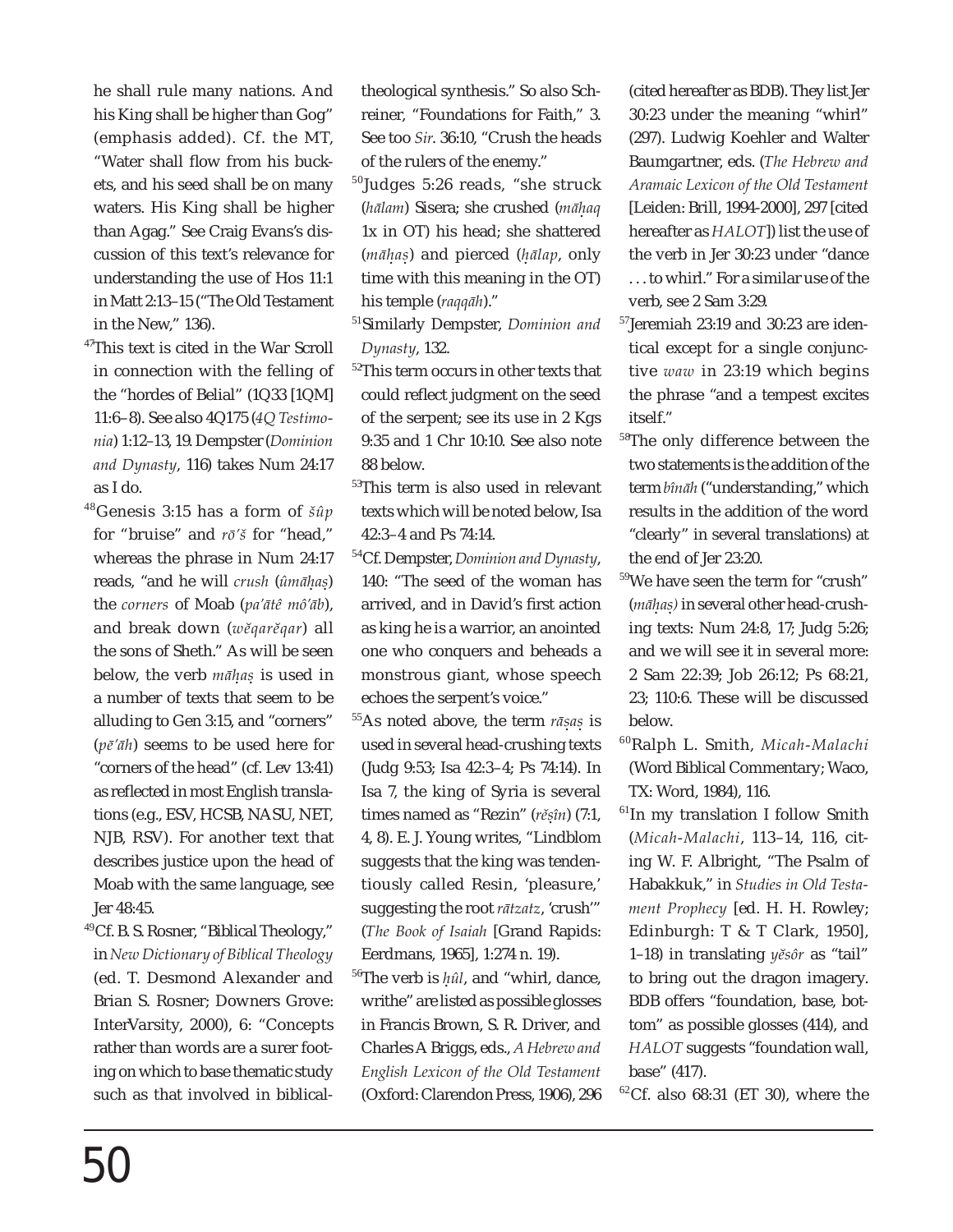text might be translated "Trample underfoot those who lust after tribute" (ESV) or "Trampling under foot the pieces of silver" (NASU). The other option is to take the hitpael of *rps* differently, as it is in the only other occurrence of this verb in the hitpael in the OT, Prov 6:3, and with the NET read, "They humble themselves and offer gold and silver as tribute." See the discussion in *HALOT*, 1279–80.

- <sup>63</sup>Dempster, *Dominion and Dynasty*, 200; Wifall ("Gen 3:15—A Protevangelium?" 363) notes this text and Ps 8:6 in this regard (with Schreiner, "Foundations for Faith," 3).
- <sup>64</sup>Rosner's words ("Biblical Theology," 6) are relevant here as well (see note 49 above). These concepts—all things under the feet of the Messianic King (see also Ps 8) and him ruling with a scepter—could have grounded statements such as the one a demon is depicted making to Solomon in *T. Sol*. 18:3, "But you, King, are not able to harm us or to lock us up; but since *God gave you authority over all the spirits of the air, the earth, and (the regions) beneath the earth*, we also have taken our place before you like the other spirits" (*OTP* 1:977, emphasis added).

<sup>65</sup>Schreiner, "Foundations for Faith," 3.

 $66$ As noted above (note 45), the language of 2 Sam 22:43 might also be reflected in 1Q28b (1QSb) 5:27, where the text reads, "May you trample the nations as clay of the streets" (*ymktythwswt* [*r . . . wtrmws'm*]). The . . verb in 2 Sam 22:43 is not *rms* (note that the Qumran text is uncertain here as the brackets designate), but the phrase "as clay of the streets" (*kĕtît-hûsôt*) is identical. ... .

- <sup>67</sup>*HALOT*, 1270: "II *r''*. . . . 1. a. to smash, shatter."
- <sup>68</sup>Cf. Schreiner ("Foundations for Faith," 2) and Wifall ("Gen 3:15—A Protevangelium?" 363).
- <sup>69</sup>See the discussion of licking/eating dust below.
- $^{70}$ This term is also used in 1Q33 (1QM) 18:2–3: "the Kittim shall be crushed (*ktt*) . . . when the hand of the God of Israel is raised against the whole horde of Belial."
- <sup>71</sup>So also Wifall, "Gen 3:15—A Protevangelium?" 363.
- $72$ It might be observed that Israel's king is viewed as their deliverer (cf. 2 Sam 25:28), and the OT is not reticent to cast the savior of Israel in bloody terms (1 Sam 18:27; Isa 63:1– 6). Another pointer in this direction is Bruce Waltke's argument that all of the Psalms should be read with reference to Israel's hoped for king, "A Canonical Process Approach to the Psalms," in *Tradition and Testament: Essays in Honor of Charles Lee Feinberg* (Chicago: Moody, 1981), 3–18. In support of this, see "*Midr. Ps.* 24:3 (on Ps. 24:1): 'Our Masters taught: In the Book of Psalms, all the Psalms which David composed apply either to himself or to all of Israel.' The midrash goes on to say that in some instances the Davidic psalm may have application for the 'Age to Come' (the messianic age)" (Evans, "The Old Testament in the New," 136).
- $73$ There is also a reference to enemies being crushed/shattered in the twelfth benediction of the *Shemoneh Esreh*, the Eighteen Benedic-

tions (Babylonian version). In 1 Macc, four times Judas is depicted speaking of his enemies being "crushed" (*suntribō*) (3:22; 4:10, 30; 7:42). Further, "the most popular explanation" of Judas' nickname is "that 'Maccabeus' derives from the word 'hammer' (Heb *mqbt*)" (Uriel Rapaport and Paul L. Redditt, "Maccabeus," in *Anchor Bible Dictionary*, 4:454).

- <sup>74</sup>See the above discussions of the following texts: 2 Sam 22:43/Ps 18:43 (ET 42); Isa 14:25; 28:3; Jer 23:29; 30:23; Ps 68:23 (ET 22); 110:1; Rom 16:20.
- <sup>75</sup>Cf. the words of the Targum of Pseudo-Jonathan on Gen 49:11, "the king, Messiah, . . . . With his garments dipped in blood, he is like one who treads grapes in the press" (as cited in Charlesworth, "From Messianology to Christology," 15).
- $^{76}$ Depending on how Isa 41:2 is translated, it too might fit with the motif being exposited here. The phrase in question reads, *ûmělākîm yard.* If the form y*ard* derives from either *rdd*  or *rdh*, it can mean something like "trample down" (see BDB, 921–22). This seems to be the way several translations take it: "he tramples kings underfoot" (ESV, NRSV, RSV). The reading *ywrd* appears in 1QIs<sup>a</sup>, which could derive from *yrd* (go down). Thus, other translations render the phrase, "he subdues kings" (KJV, NIV, NASU, NET).
- $77$ See the discussion of Ps 58:11 (ET 10) below. Cf. also the imagery from Gen 3:15 in *T. Sim.* 6:6, "Then all the spirits of error shall be given over to being *trampled underfoot*;" *T. Levi*  18:12, "And Beliar shall be bound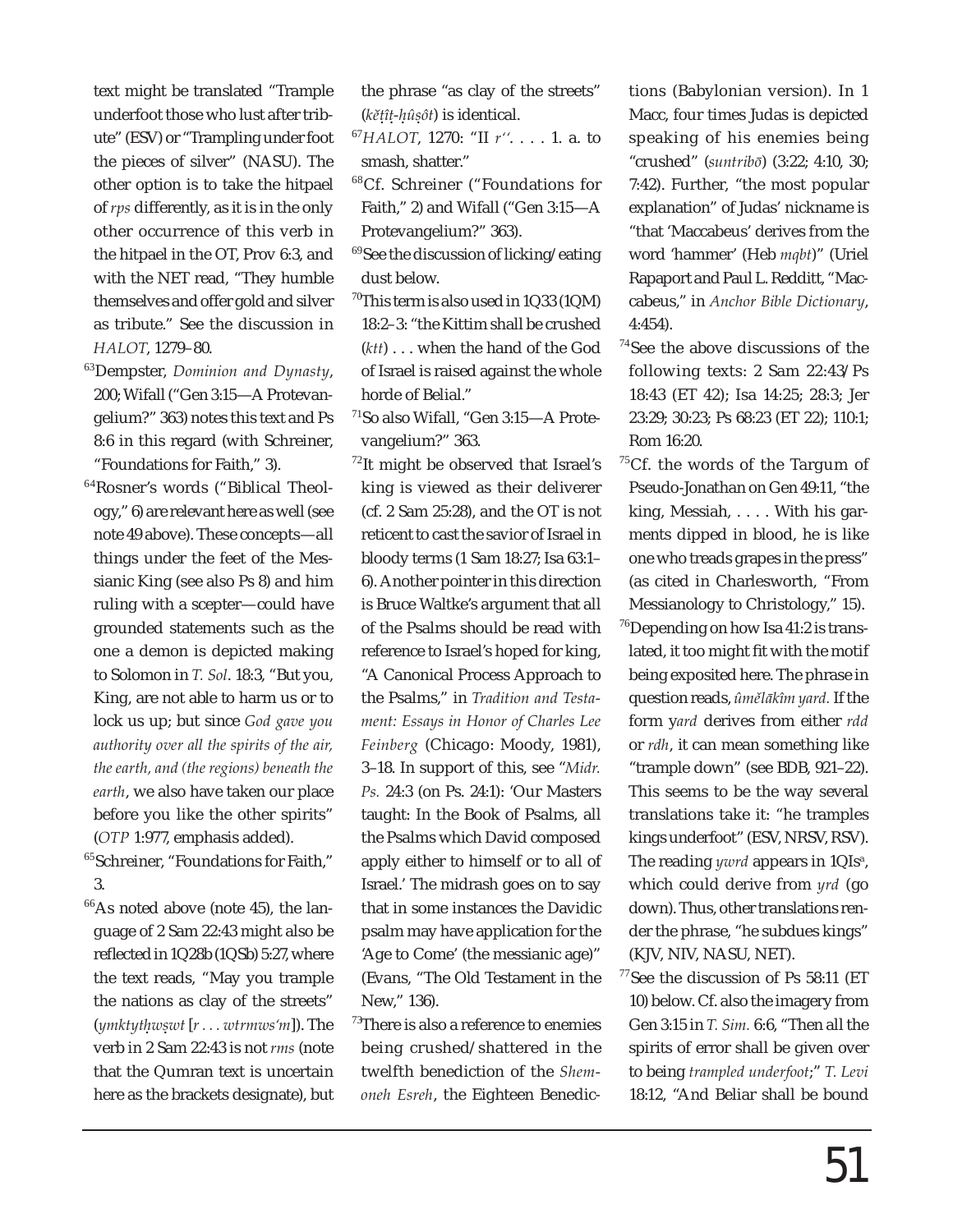by him. And he shall grant to his children the authority *to trample on* wicked spirits" (cf. *T. Dan* 5:10); and *Jub*. 31:18, "And to Judah he said: 'May the LORD give you might and strength *to tread upon* all who hate you. Be a prince, you and one of your sons for the sons of Jacob; may your name and the name of your son be one which travels and goes about in all the lands and cities" (emphasis added throughout).

<sup>78</sup>See too the allusion to Gen 3:14 in Isa 65:25, "And as for the serpent, dust is his food."

 $79$ Several of these images (enemies licking the dust, enemies underfoot, enemies crushed, and the righteous triumphantly reigning forever) appear in the Qumran War Scroll. The text is partially in brackets, but 1Q33 (1QM) 12:14–15 reads, "Open your gate[s] continuously so that the wealth of the nations can be brought to you! Their kings shall wait on you, all your oppressors lie prone before you, the dust [of your feet they shall lick (*lhk*)]." These lines are . addressed to the "war hero" (*gbwr hmlhmh*), who is also called "Man of . Glory" ('*yskbwd*) and "Performer of Valiance" (*'wsyhyl*). This individual . is urged to put his foot on the piles of the slain and to crush (*mhs*) the peoples (12:9–11). The passage climaxes, after the statement about the enemies licking the dust, with the words, "Rule over the king[dom of . . .] [ . . . and] Israel to reign for ever" (12:15–16). This text is repeated in part in 19:1–8 and 4Q492, where the licking is corroborated.

<sup>80</sup>This text could be infl uencing *T. Sol*. 25:7, where the demon from the Red Sea, who claims to have hardened Pharaoh's heart and performed signs and wonders for Jannes and Jambres (25:3–4), explains that he was buried beneath the waters with the defeated Egyptians.

<sup>81</sup>Cf. *T. Ash.* 7:3, "Until such time as the Most High visits the earth. [He shall come as a man eating and drinking with human beings,] *crushing the dragon's head* in the water" (emphasis added, brackets indicate suspected Christian interpolation). Perhaps this imagery gives rise to the imprecation in *Pss. Sol.* 2:25, "Do not delay, O God, to repay to them on (their) *heads*; to declare dishonorable the arrogance of the *dragon*" (trans. R. B. Wright, *OTP*, 2:653, emphasis added). See also the reference to the subversive serpent in *Pss*. *Sol*. 4:9. In *Pss*. *Sol*. 17:4 we read, "Lord, you chose David to be king over Israel, and swore to him about his *seed* forever, that his kingdom should not fail before you." Verses 5–6 speak of a rival monarchy set up in place of the "throne of David," whose destruction is described by verse 7: "But you, O God, overthrew them, and uprooted their *seed* from the earth, for there rose up against them a man alien to our race" (I have altered Wright's translation emphasizing *seed* for *spermatos* in v. 4 and *sperma* in v. 7—Wright renders both as "descendants"). The "man alien to our race" (Pompey?) is perhaps viewed as Yahweh's agent of judgment, and yet this judgment is both purging and defiling (17:11–20). In response to this, the psalmist calls on God to raise up the "son of

David" (17:21) who will "smash the arrogance of sinners like a potter's jar" and "shatter" them "with an iron rod" (17:23–24; cf. Ps 2:9). With the reference in *Pss*. *Sol*. 17:32 to the Lord King Messiah, this seems to set up a picture of a Davidic King whose seed has been challenged by those who are likened to a "dragon," on whose head God is implored to visit judgment (2:25), and whose seed God is described as overthrowing (17:7). The author of the Psalms of Solomon seems to be reading reality through a lens colored by Gen 3:15.

- <sup>82</sup>Wifall, "Gen 3:15—A Protevangelium?" 363.
- <sup>83</sup>BDB suggests that this form, *tannîm*, is erroneous for *tannîn*, "serpent, dragon, sea-monster" (1072). But it could be the plural of *tān* "jackal." Some manuscripts do read *tannîn.*
- $84$ Cf. 2 Esdras (4 Ezra) 5:29, which voices a similar complaint regarding being trodden underfoot, "And those who opposed your promises have trodden down on those who believed your covenants" (*OTP* 1:533).
- <sup>85</sup>Another text dealing with the defeat of the serpent is Ps 91:13, which has been noted above, where the serpent is trodden underfoot. See also *1 En.* 46:4, "This Son of Man whom you have seen . . . shall . . . crush the teeth of the sinners."
- <sup>86</sup>The descriptions of Yahweh as one who has power over storms in this context (see the statements on clouds in 26:8 and the thunder in 26:14) may be a polemic against the Hittite world-view reflected in "The Storm-God and the Serpent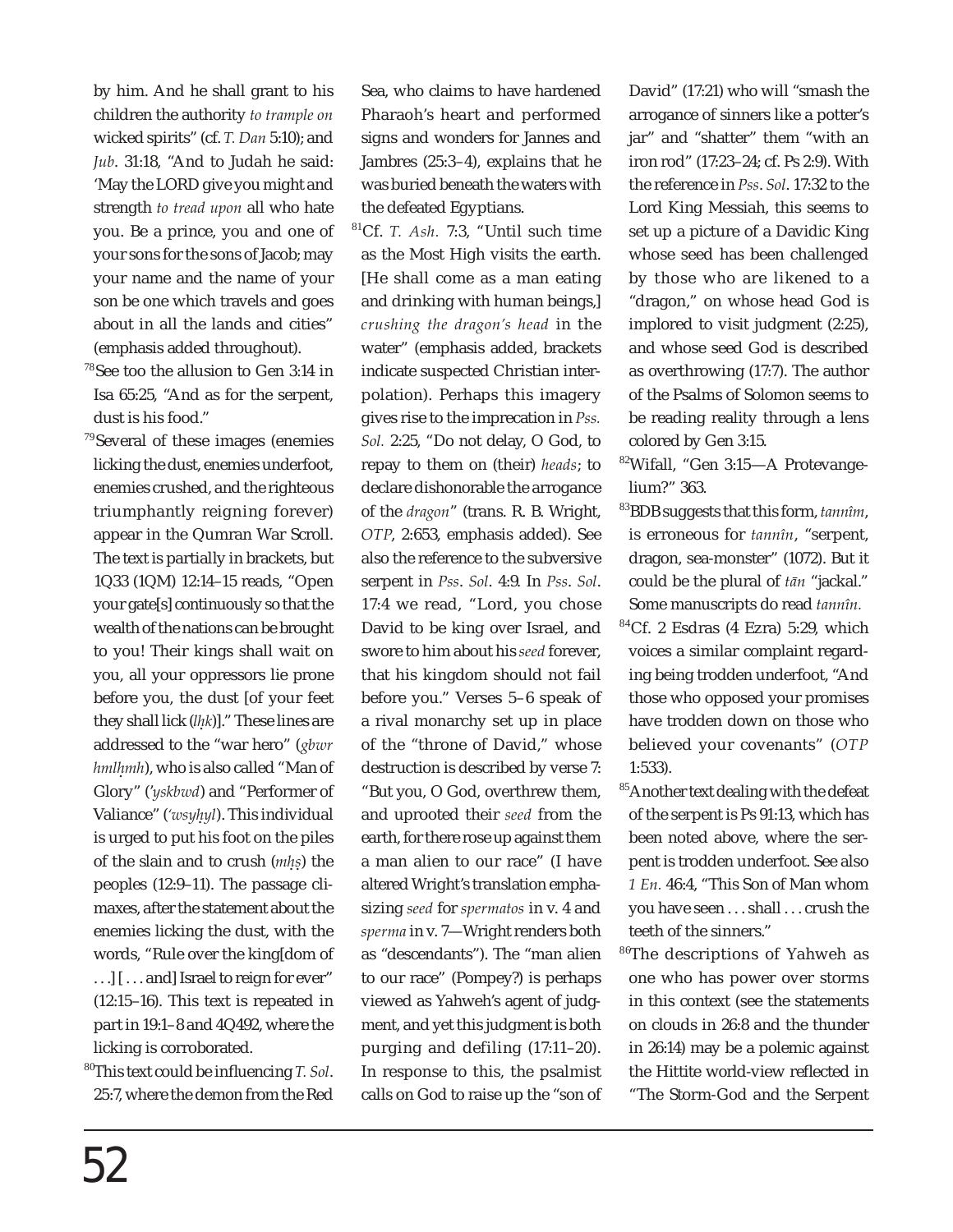(Illuyanka)" in *Canonical Compositions from the Biblical World* (trans. Gary Beckman; vol. 1 of *The Context of Scripture* [cited hereafter as *COS*], Leiden: Brill, 1997), 1:150–51. In Job Yahweh is the Storm God who triumphs over the serpent.

- <sup>87</sup>Cf. Robert S. Fyall, *Now My Eyes Have Seen You* (New Studies in Biblical Theology 12; Downers Grove: InterVarsity, 2002), 157: "when Leviathan fills the picture he is no newcomer, nor is he simply an inflated picture of the crocodile. Rather . . . he is the embodiment of cosmic evil itself."
- $88$ It might be significant for this discussion that we read in 2 Kgs 18:4, "And he beat to pieces (*kātat*) the bronze serpent that Moses made." See too the Targum on the Song of Songs at Song 8:2, where the King Messiah will be led into the temple and the righteous will feast on Leviathan, drinking wine from the day of creation and eating fruits prepared in the Garden of Eden.
- <sup>89</sup>For discussion of this text within its Ancient Near Eastern context, see John H. Walton, "The Imagery of the Substitute King Ritual in Isaiah's Fourth Servant Song," *Journal of Biblical Literature* 122 (2003): 734–43. On another matter, it was noted above that the term *gulĕggōlet* (skull) is used to describe the crushing of Abimelech's head in Judg 9:53. This term appears to have been transliterated (perhaps via Aramaic) into Greek as *Golgotha* (cf. BDAG, 204), which is transliterated into English as Golgotha, and the three Gospels that use the term observe that it means "the place of

the skull" (Matt 27:33; Mark 15:22; John 19:27; cf. Luke 23:33). Davies and Allison acknowledge the possibility that the place could have in some way resembled a skull, but state that the reason the place "was named 'Golgotha' is unknown" (*Matthew*, 3:611). The *Testament of Solomon* depicts a "three-headed dragon" reporting to Solomon that he would be "thwarted" by a "Wonderful Counselor" who would "dwell publicly on the cross" at the "Place of the Skull" (12:1–3 [*OTP*, 1:973]). It is interesting that the one born of woman (i.e., her seed, Gal 4:4) who "nullified the one who has the power of death, that is, the devil" (Heb 2:14)—one might say he crushed the serpent's head—did so at "the place of the skull." Perhaps this gave rise to the name?

- <sup>90</sup>Cf. the collocation of snakes and scorpions in Deut 8:15, as well as in "A Ugaritic Incantation against Serpents and Sorcerers" (trans. Dennis Pardee; *COS*), 1:327–28, lines 1–8 (interestingly, this text seems to link sorcerers with serpents), and in "The London Medical Papyrus" (trans. Richard C. Steiner; *COS*), 1:328–29, Numbers 30–31 (Number 33 makes reference to a "demon"). <sup>91</sup>I am taking *echthrōs* substantivally, but instead of translating this "the enemy" with other translations (ESV, NASU, NET, NIV, RSV), I am rendering it "the one who is at
- enmity" to bring out the connection to Gen 3:15. See too the subjugation of the "Prince of Demons" to the son of David, Solomon, in *T. Sol*. Greek title; 1:7; 3:1–6. See further D. C. Duling, "Solomon, Exorcism, and

the Son of David," *Harvard Theological Review* 68 (1975): 235–52. This tradition of Solomon, son of David, triumphing over the demonic host could have been fostered through the kind of interpretation of Gen 3:15 being offered in this study. See too Solomon's authority over evil spirits in *Jos. Ant.* 8.2.5 and in Targum Sheni to Esther (cited by Duling, *OTP* 1:947).

- <sup>92</sup>See Thomas R. Schreiner, *Romans* (Baker Exegetical Commentary on the New Testament; Grand Rapids: Baker, 1998), 804–05.
- <sup>93</sup>So also C. E. B. Cranfield, *A Critical and Exegetical Commentary on the Epistle to the Romans* (International Critical Commentary; 2 vols.; Edinburgh: T&T Clark, 1975), 1:414; and D. J. Moo, *The Epistle to the Romans* (New International Commentary on the New Testament; Grand Rapids: Eerdmans, 1996), 516.
- <sup>94</sup>Cf. Beale, *The Book of Revelation*, 679–80, who cites P. S. Minear, "Far as the Curse Is Found: The Point of Rev. 12:15–16," *Novum Testamentum* 33 (1991): 71–77.
- <sup>95</sup>Beale (*The Book of Revelation*, 640) notes that "*Odes Sol.* 22 is one of the earliest interpretations of Revelation 12," and that this text (*Odes Sol*.) alludes to Gen 3:15 in 22:5, "He who overthrew by my hands the dragon with seven heads, and placed me at his roots that I might destroy his seed" (*OTP* 2:754).
- <sup>96</sup>Beale, *The Book of Revelation*, 688. So also Grant R. Osborne, *Revelation* (Baker Exegetical Commentary on the New Testament; Grand Rapids: Baker, 2002), 496. See too what appears to be an interpretation of